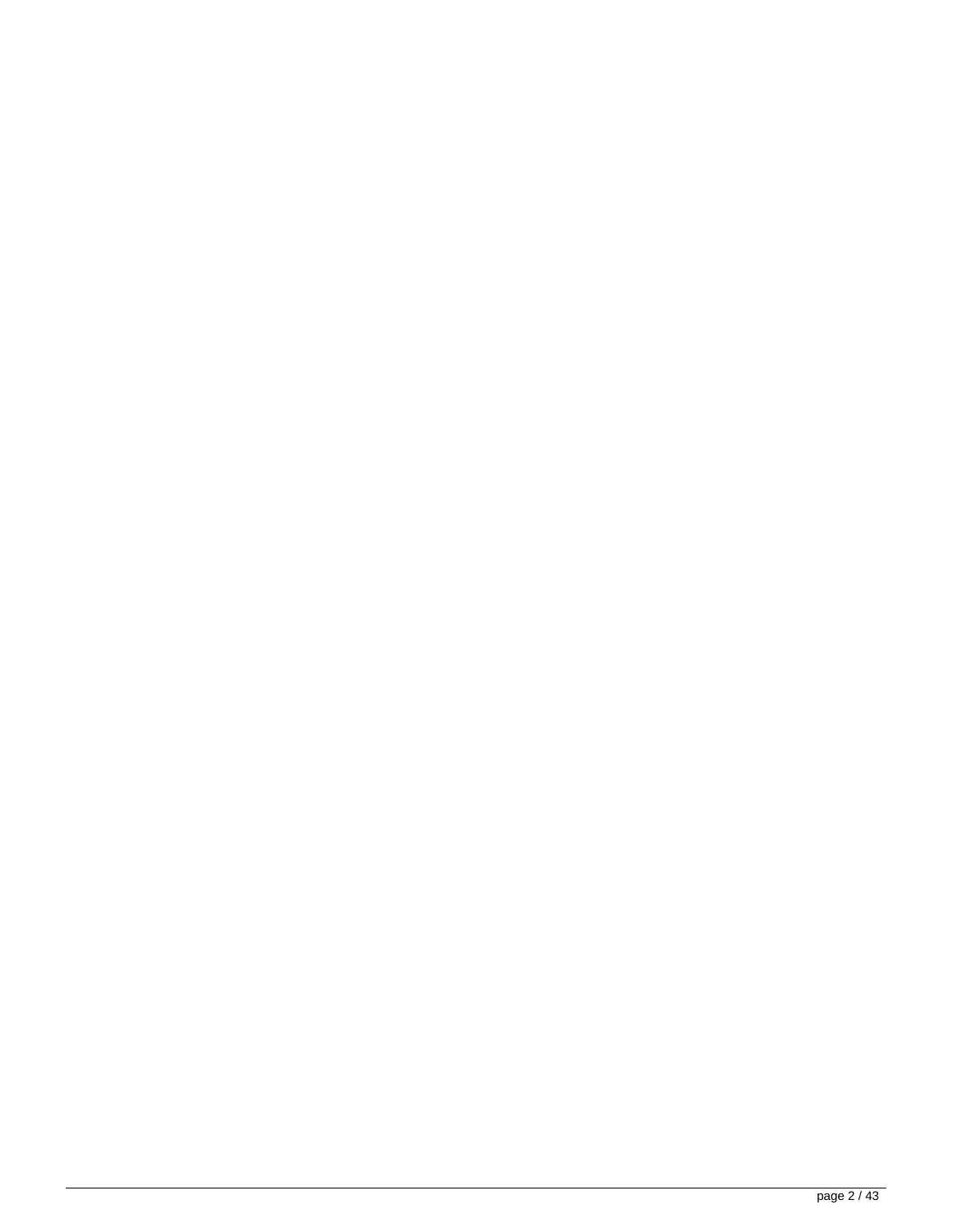### <span id="page-2-0"></span>GAME - Team UPDATE - 2012-03-27 Section:GAME

Teams should make sure to keep track of the [2012 Control System Known Issues](https://decibel.ni.com/content/docs/DOC-21809) compiled by NI. This list covers any control system issues that FIRST is currently aware of and the corresponding fixes.

The Image files for the E9 and E11 Classmate computers are now available online for download, for instructions on using these files to create a USB key for Classmate imaging see the updated Creating a USB Drive for 2012 Classmate Image Restoration document on the [Driver Station](http://www.usfirst.org/roboticsprograms/frc/2012-kit-of-parts-driver-station) section of the Kit of Parts website.

Good luck to all teams at Week 5 events!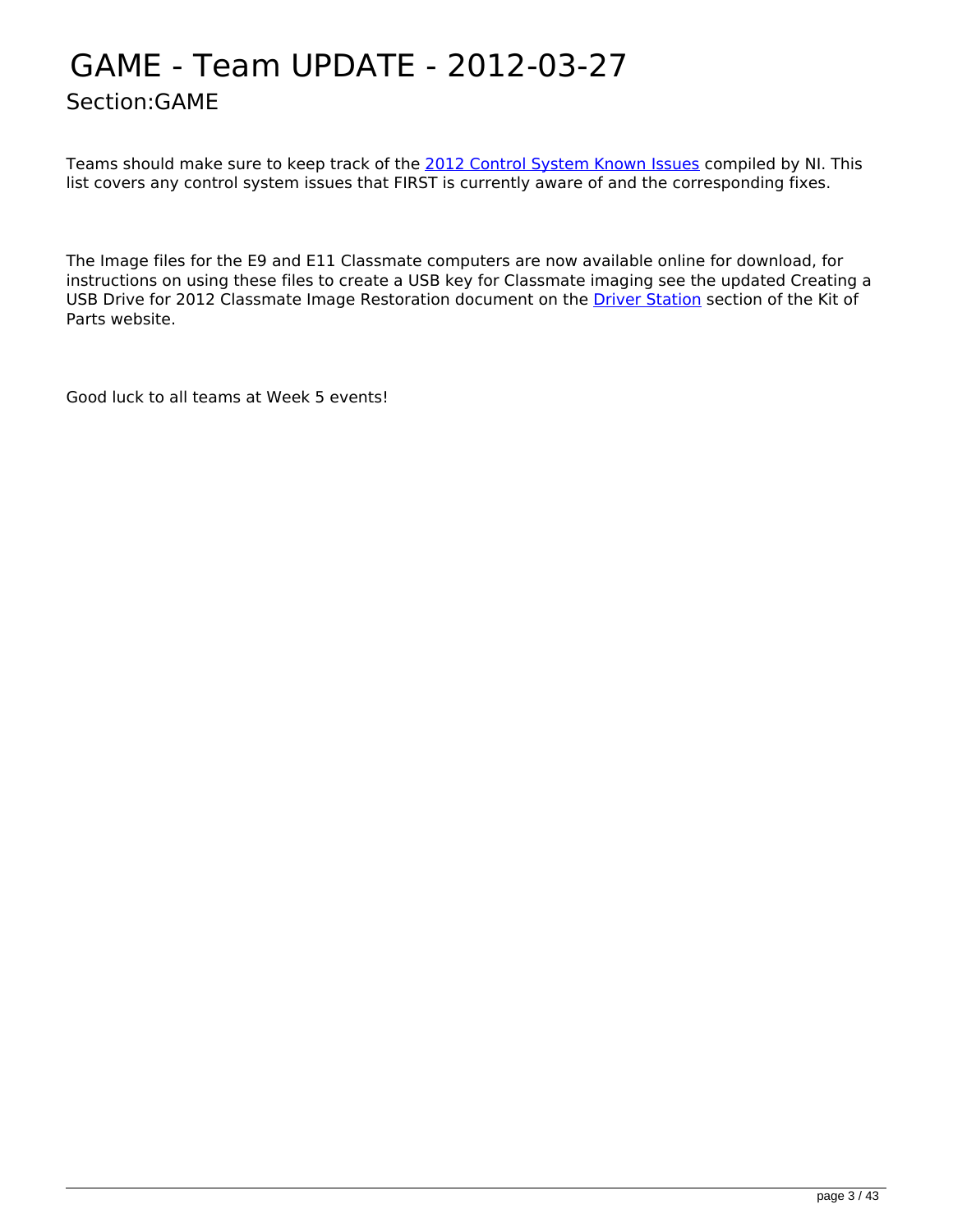## <span id="page-3-0"></span>GAME - Team UPDATE - 2012-03-20 Section:GAME

There are no changes to the Manual for this week.

Good Luck to all teams competing at Week 4 events!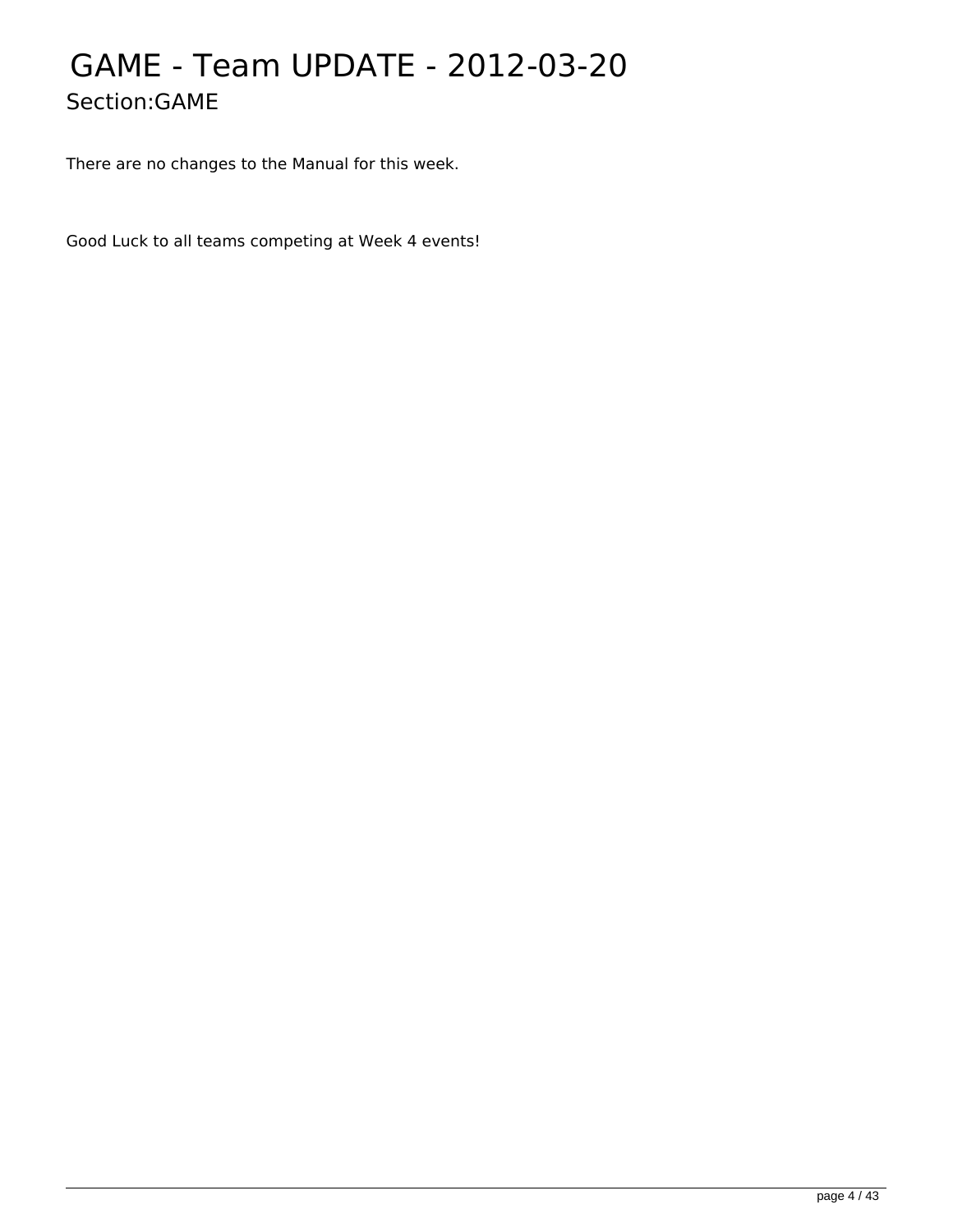## <span id="page-4-0"></span>GAME - Team UPDATE - 2012-03-14 Section:GAME

### **Special Message from the GDC**

The Coopertition Bridge in Rebound Rumble is this year's method of fostering Coopertition and Gracious Professionalism among students while inspiring an appreciation of science and technology. The white bridge's purpose is to motivate participating players, teams and alliances to collaborate with other players, teams and alliances (even in the heat of competition) by rewarding them for working together. Coopertition and Gracious Professionalism are tenets of *FIRST* – they are part of what makes *FIRST* different and wonderful; all *FIRST* participants, teams and alliances should strive to exercise those principals at every given opportunity. To quote Woodie, "*FIRST* does not celebrate being an incompetent jerk. *FIRST* does celebrate high-quality, well-informed work done in a manner that leaves everyone feeling valued." In other words, bullying, coercion, and unsportsmanlike conduct have no place in *FIRST*. We expect all teams to always try their best to accomplish the tasks at hand, and always push themselves to achieve even greater successes. Best of luck to all of you as you continue to balance the real-life struggles of competing against each other while cooperating with each other – both on and off the Court.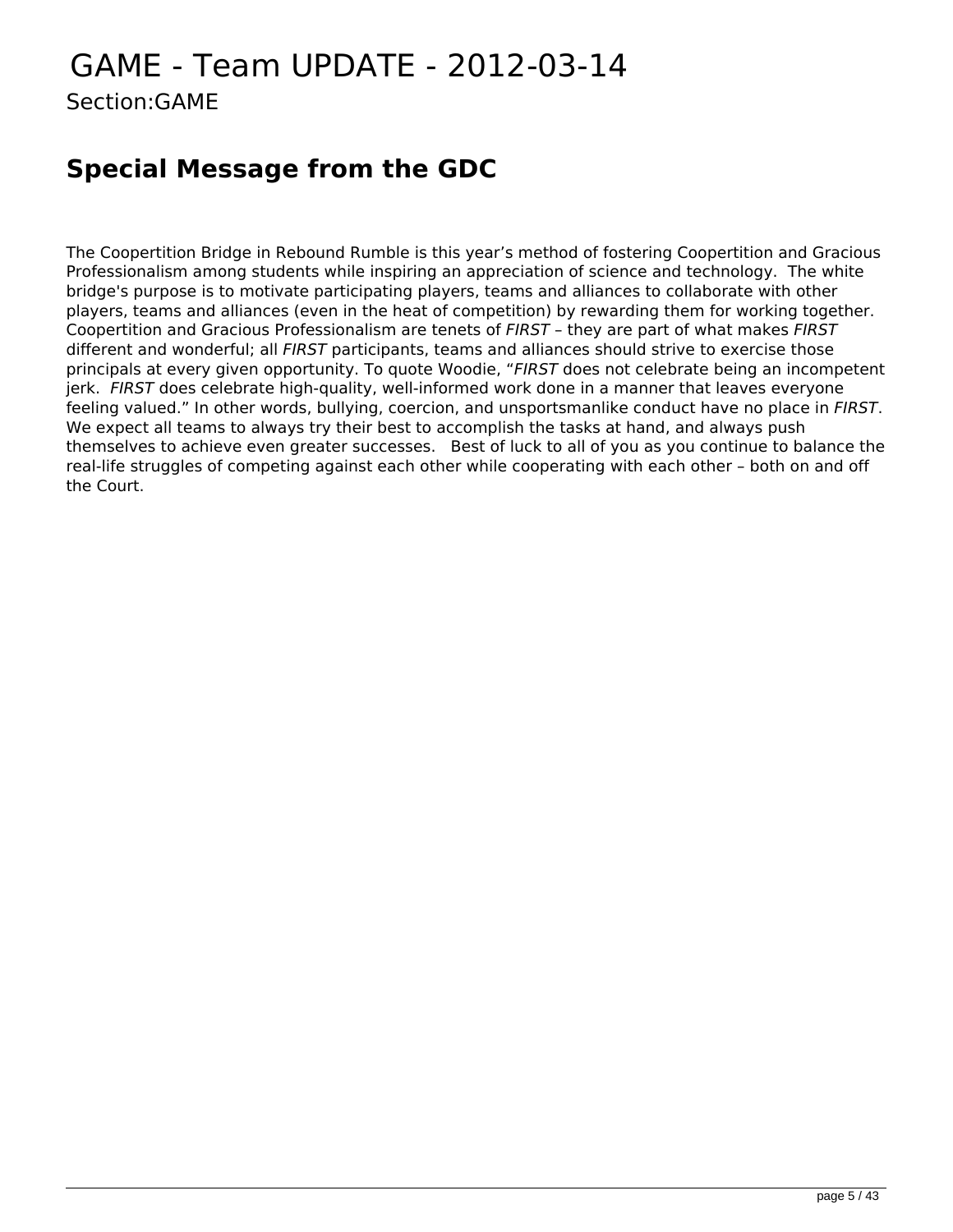## <span id="page-5-0"></span>GAME - Team UPDATE - 2012-03-13 Section:GAME

### **Caution about CPU Usage**

During the first two weeks we have observed a substantial number of teams with communications issues caused by CPU saturation. Saturating the CPU on either your cRIO or Driver's Station computer can compromise your communications and cause your robot response to lag or drop completely. cRIO CPU usage can be monitored via the Driver's Station Charts tab or the Driver Station Log File Viewer, more information on this utility is available on the **Driver Station Kit of Parts page**. Driver's Station CPU usage can be viewed using the Task Manager by pressing Ctrl+Shift+Esc.

As a reminder, wireless control of robots in the pits is prohibited per section 4.3.1 of the Administrative manual. Additionally, we would highly recommend teams to connect to their DAP 1522 Robot Radio via Ethernet when tethering in the pits and leave the cRIO to Robot Radio connection in place.

### **Good luck in Week 3!**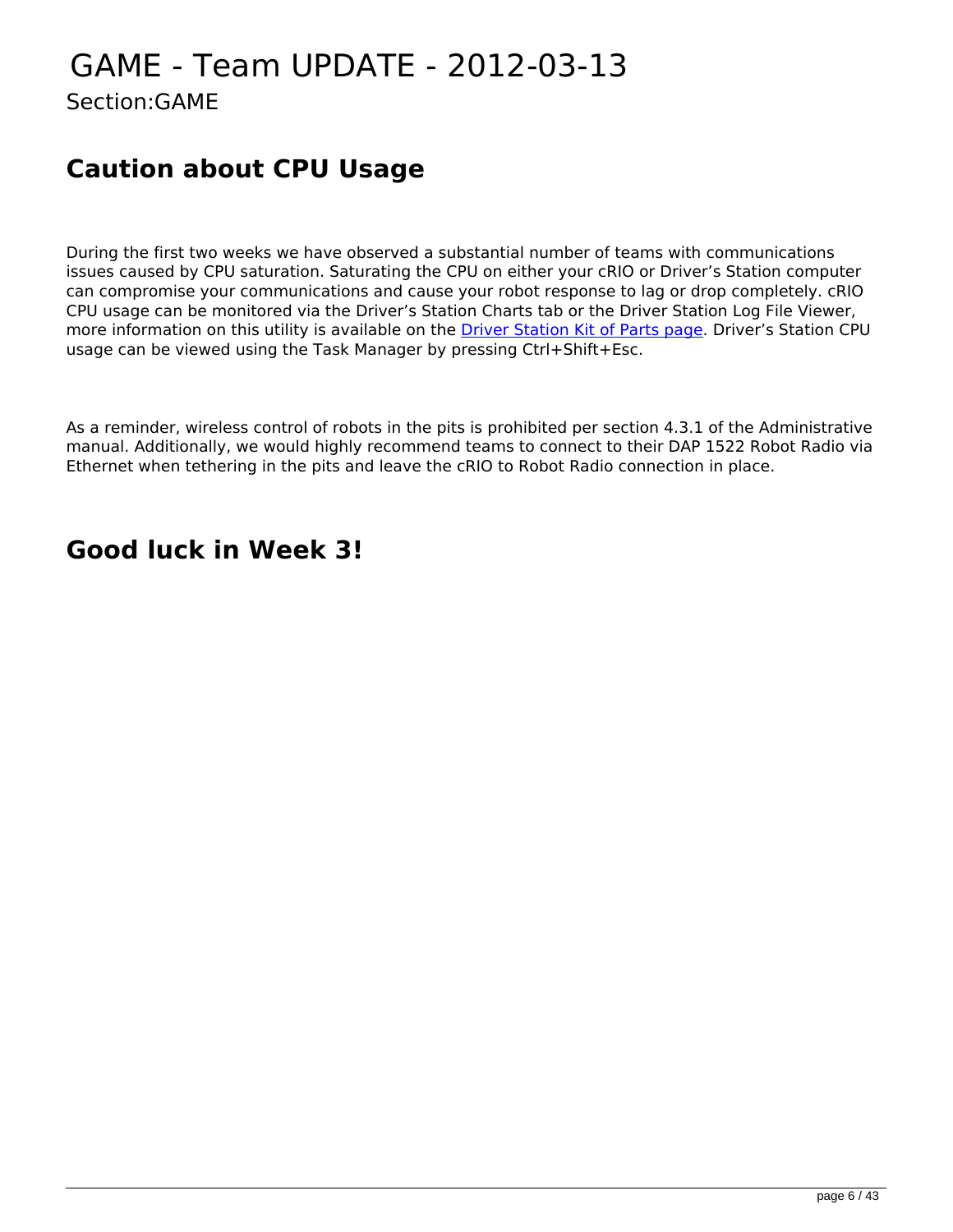### <span id="page-6-0"></span>GAME - Team UPDATE - 2012-03-06 Section:GAME

### **Week 1 Observations and Reactions**

The 2012 FRC events have begun, and Week 1 was a great testament to the FRC community's ability to respond to the challenge. The events went well, and we hope that the Week 1 participants had fun and valuable experiences. Congratulations to Week 1 teams and volunteers for contributing to Week 1 successes.

That said FRC Staff and Volunteers have reviewed issues and opportunities that manifested in Week 1 and, in the spirit of continuous improvement, share the major ones, and their reaction plans, below.

### **The Arena**

At some events, there were more trapped Basketballs toward the lip of the Bridges than originally expected. To address the issue, we have made a minor change to the way the ball deflectors mount under the bridge. We expect this will greatly reduce, but not necessarily eliminate, the instances of Basketballs trapped under the Bridges. These modifications effectively leave the dynamics of the Bridge unchanged. For details, please see the modified drawings GE-12017 and GE-12064.

### **The Robot**

#### **Inspection**

Week 1 Inspectors have shared the three most frequent issues at Week 1 events. We share them below as a heads up for future competitions.

#### **Bumper construction and placement**

Robots had Bumpers shorter than 8", measured from the vertices of the Frame Perimeter. A 'Bumper' is made up of the plywood backing, pool noodles, cloth covering and fasteners. Soft fill at the ends of Bumpers does not contribute to minimum Bumper length. Reference Rules [R27], [R28] and [R31].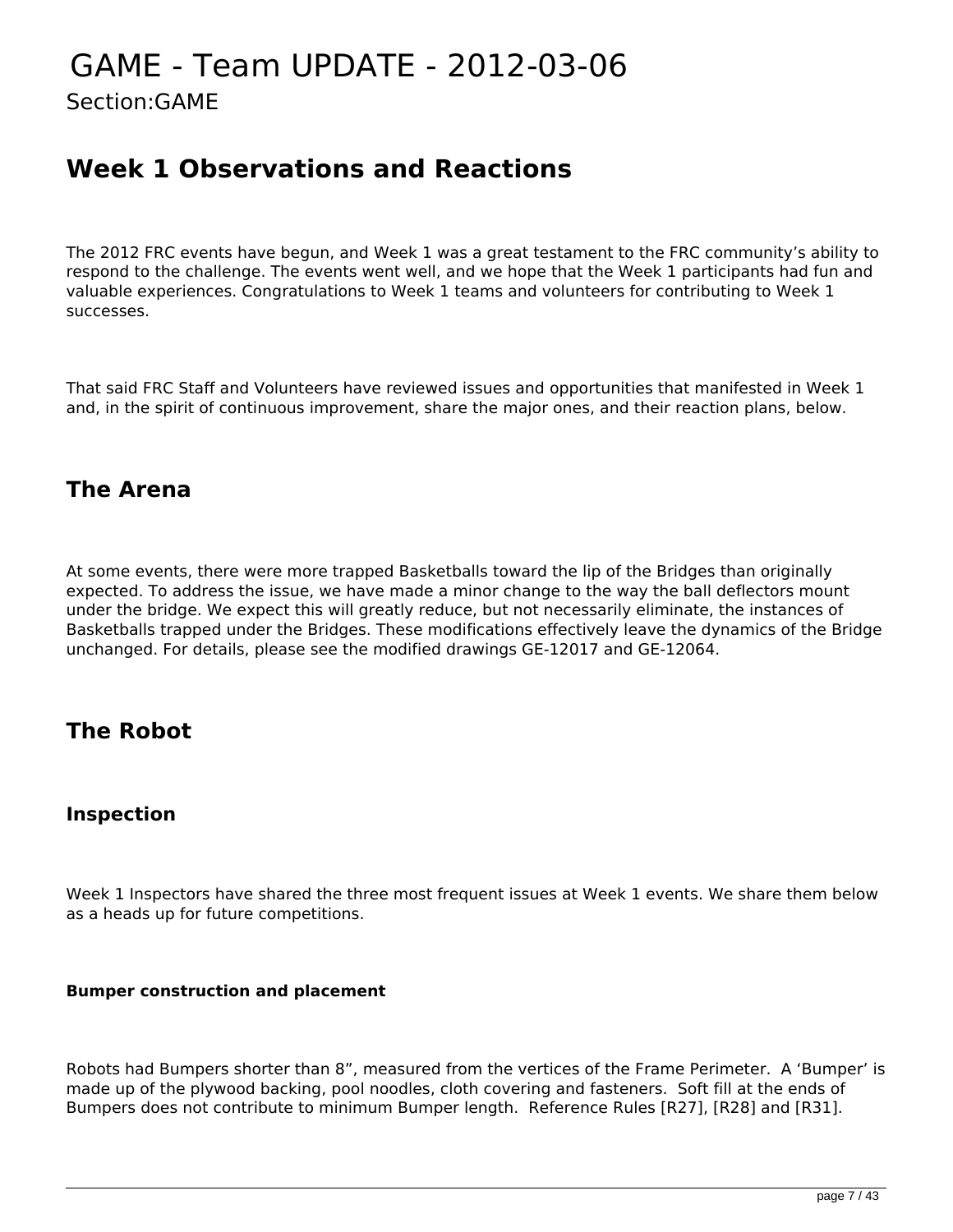#### **Bumper numbering**

Robots had their team numbers displayed in more than 4 locations on their Bumpers. Reference Rule [R35].

Robots had numbers that were not white or outlined in white, or not properly sized. Reference Rule [R35].

Robots had team numbers split between Bumper segments. Reference Rule [R35] and GDC Q&A answers related to this rule.

#### **Motors**

Robots used motors that are not permitted, or modified motors in ways that are not permitted. Reference Rules [R48] and [R49].

#### **DLink Wireless Bridge – Hardware Version**

DLink has released a new version of the DAP-1522 wireless bridge hardware used on the Robots. The new hardware revision, Rev B, is legal for use in FRC events; however, is not programmable by the Radio Programming Kiosk at events.

If a team has a DAP1522 Rev B (which would only be if they purchased a wireless bridge on their own, all bridges shipped in Kits are Rev A), they will need to retrieve their WPA key from the FTA at the beginning of the event and configure their bridge manually. Due to this inconvenience and opportunity for error, FRC strongly recommends that teams use the Rev A version of the hardware if possible.

A user can easily tell the difference between the Rev A and Rev B hardware platforms. In addition to being noted on the box and the back of the device on a sticker, the front of the bridge is also visibly different. In the image below, the Rev B is the upper radio, with the Rev A below it.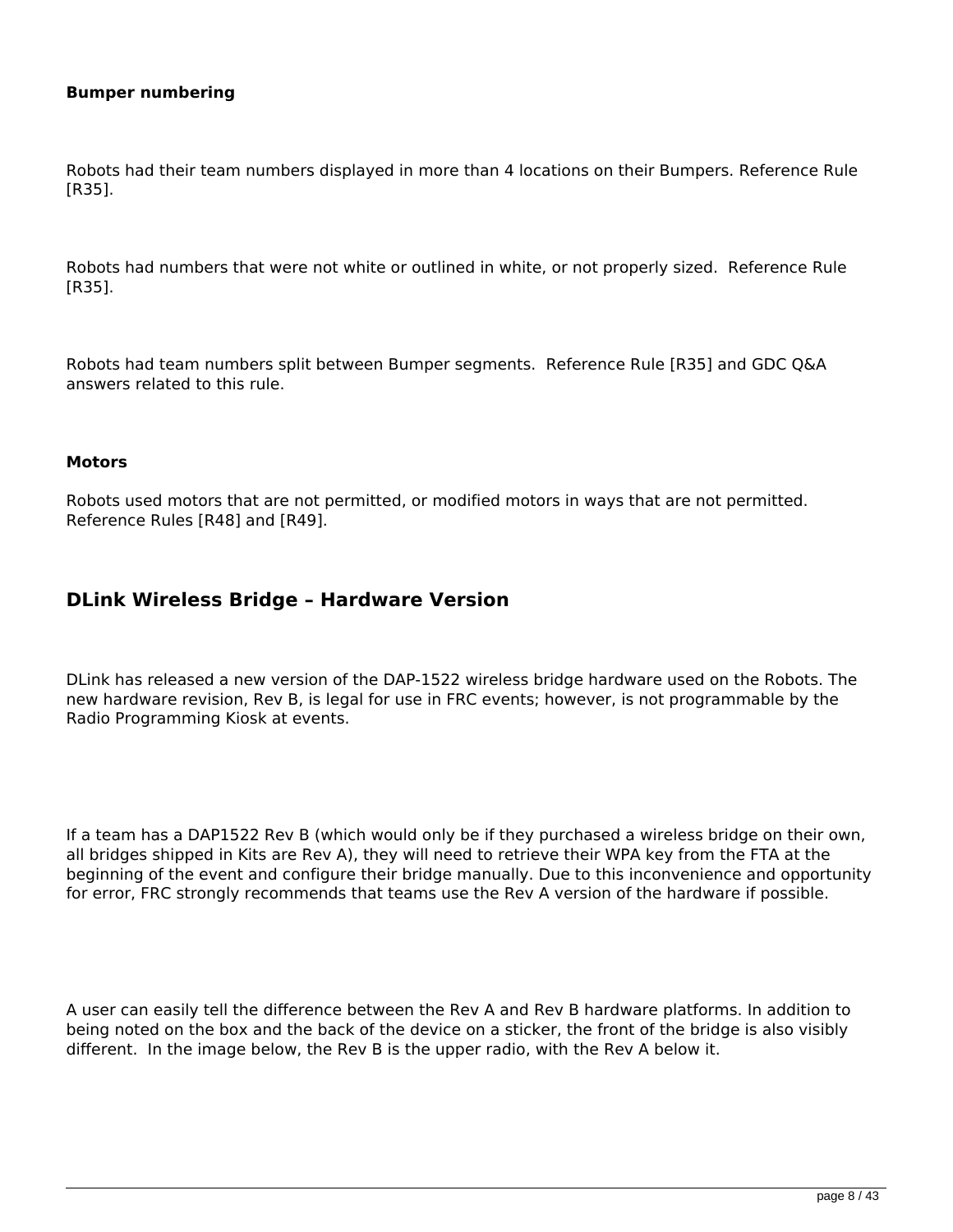| <b>D-Link</b>                    | $\mathbf{\Theta}$ |                   | $\mathbf{Q}$ |  | $\mathbf{G}$   | <b>DAP-1522</b> |
|----------------------------------|-------------------|-------------------|--------------|--|----------------|-----------------|
|                                  |                   |                   |              |  |                |                 |
| <b>Wireless Bridge</b><br>$\cup$ | $\frac{1}{2}$     | $\widehat{\odot}$ |              |  | 4 <sup>1</sup> | DAP-1522        |

### **General**

The official Android App for the 2012 FRC Q&A system is now available.

### **Good luck to all teams in Week 2!**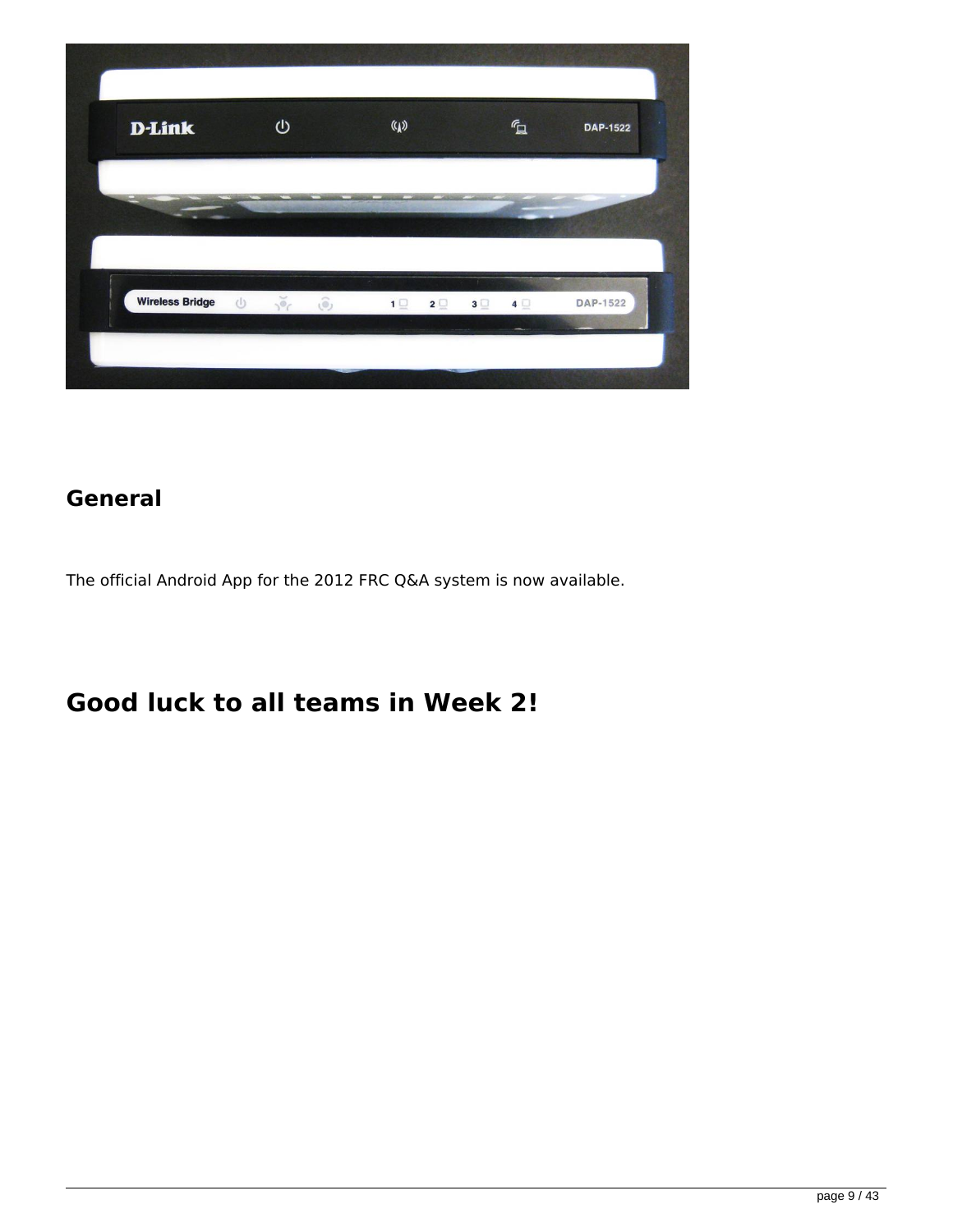### <span id="page-9-0"></span>GAME - Team UPDATE - 2012-02-28 Section:GAME

### **General Announcements**

### **2012 Foul Process**

Congratulations on surviving build season! Just a few things we wanted to remind you about before you head off to your first competition…

Your Head Referee and their Referee staff are here to work with you and ensure that we have consistent, fair play in all matches. If you have any concerns about what happens on the Court, a student player can go to either the red or blue question box at either end of the scoring table. As soon as the Head Ref has a moment, they will talk to them there. One big change this year though, normal Fouls are not up for discussion – Technical-Fouls, cards and general concerns are all open for discussion – just not normal Fouls. We don't enter or record any details about them, other than their occurrence. This approach is very similar to other sports where basic calls aren't challengeable.

Recall that this year Fouls will be called and updated in real time. When a Referee sees a Foul committed, they will first raise their flag, point to the offending Robot, and, they will also issue a hand signal (if the Foul is one of the six that we predicted to be the most likely). Those hand signals are how Teams learn what Foul has been called – more details on them can be found under *Section 3 - The Game* on the [Competition Manual section of the](http://www.usfirst.org/roboticsprograms/frc/competition-manual-and-related-documents) *[FIRST](http://www.usfirst.org/roboticsprograms/frc/competition-manual-and-related-documents)* [Website.](http://www.usfirst.org/roboticsprograms/frc/competition-manual-and-related-documents) The Referee will then enter the Foul into the scoring system, which will credit the other alliance with points – kind of like a free-throw in basketball or a penalty kick in soccer – only the points are guaranteed in our case – and credited immediately.

All of that means that about fifteen seconds after the buzzer in any Match, the score you see on the screen will be the final score – no more waiting for adjustments. (Issuing of a Yellow or Red Card may take another minute or so to make sure we get the details right, but cards don't affect the score in the current Match during the Qualification portion of the Tournament.)

Lastly – Rule [G44] says that you cannot be penalized for something your Robot does that was directly caused by the actions of your opponent. It does have an exception though – it doesn't affect Rule [G28]. Any time an opponent contacts a Robot that touching its Key, Alley or Bridge – it's a Foul on the opponent – no matter who caused it to happen. So be careful – and provide plenty of breathing room in those areas.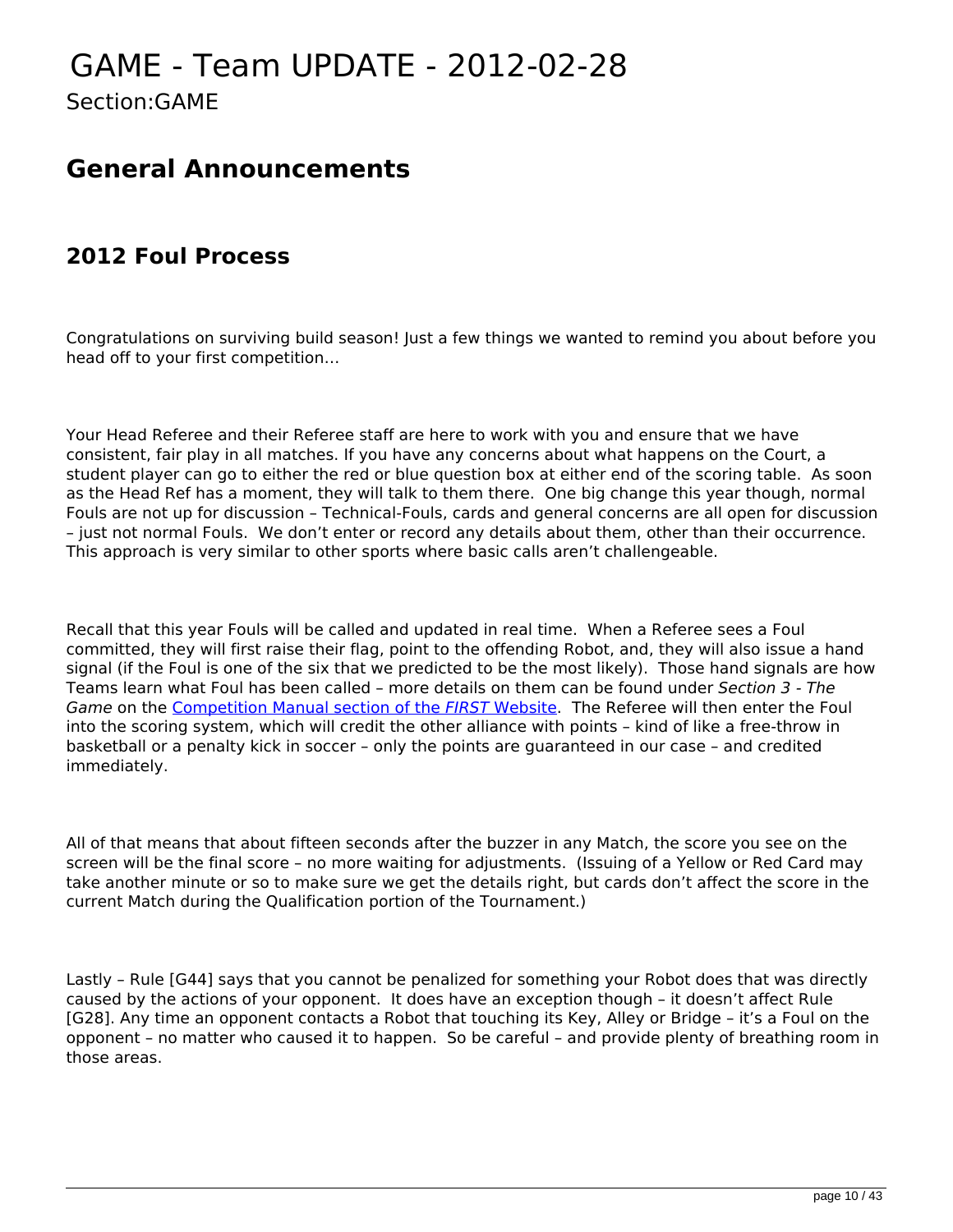### **Cutting the Nets**

In the tradition of customary Basketball, there will be an opportunity for the winning Alliance and the Chairman's Award winning team to each cut down one net as a souvenir of the competition and of their success. As the final event during the Awards Ceremony, the drive teams from the winning Alliance will be invited to come onto the Court and join the Chairman's Award winning team to cut down one net per team. The ceremonies will conclude and the audience will be dismissed as the drive teams make their way to the Court.

One member from each team will be provided with cutters and may cut down one net, one at a time, safely and expeditiously. A ladder may not be used; however those cutting the nets may stand on the Fender.

The net from the Top Basket will be reserved for the Regional Chairman's Award winning team.

#### Section:The Robot

The *2012 FRC Inspection Checklist* has been updated to Rev C and is now available under *Section 4 - The Robot* on the [Competition Manual section of the](http://www.usfirst.org/roboticsprograms/frc/competition-manual-and-related-documents) *[FIRST](http://www.usfirst.org/roboticsprograms/frc/competition-manual-and-related-documents)* [Website](http://www.usfirst.org/roboticsprograms/frc/competition-manual-and-related-documents).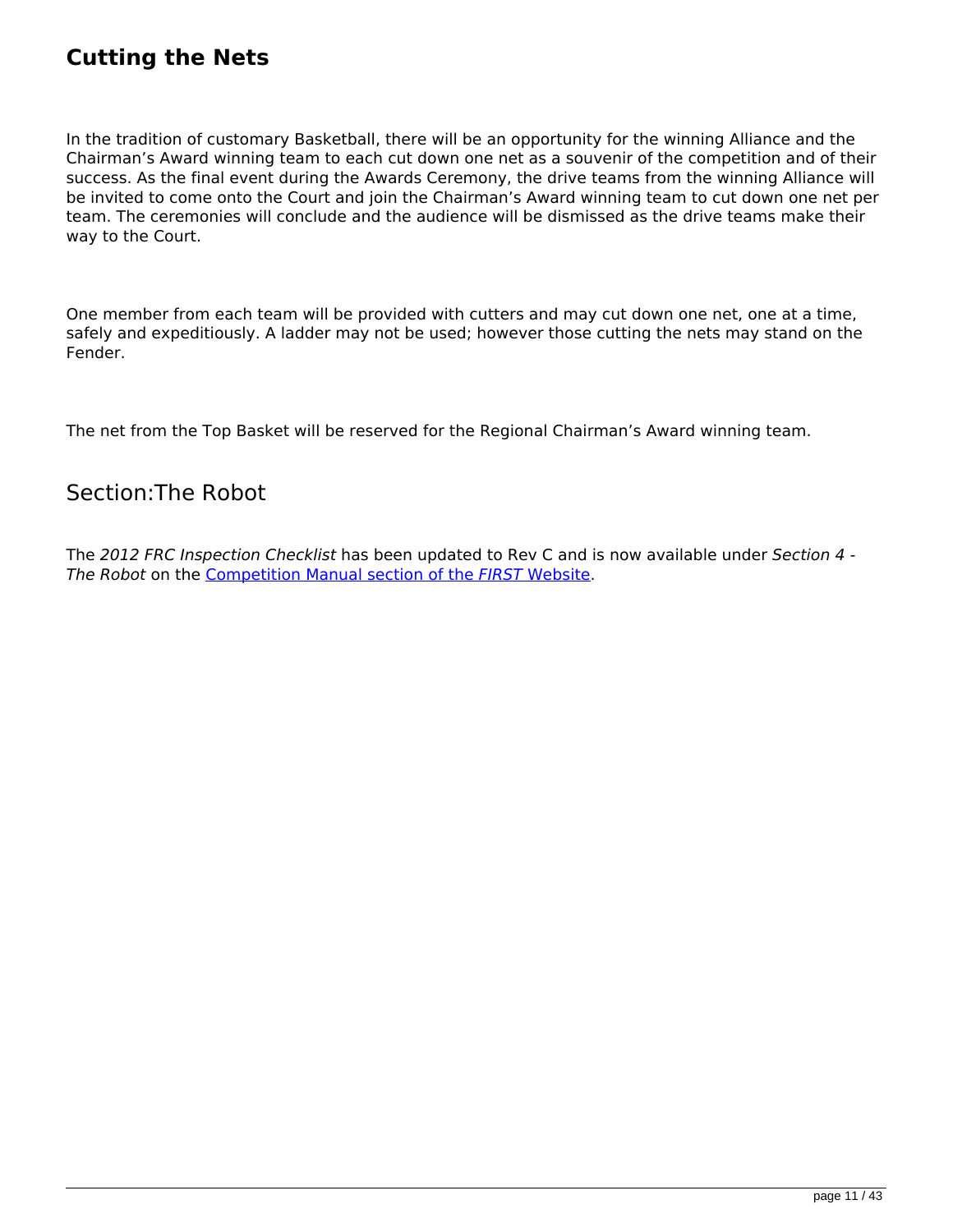### <span id="page-11-0"></span>GAME - Team UPDATE - 2012-02-24 Section:GAME

### **General Announcements**

This will be the final scheduled Friday Team Update for 2012.

Section:[T09]

Rev A of the Bill of Materials Template is now available under *Section 5 - The Tournament* on the [Competition Manual section of the](http://www.usfirst.org/roboticsprograms/frc/competition-manual-and-related-documents) *[FIRST](http://www.usfirst.org/roboticsprograms/frc/competition-manual-and-related-documents)* [Website.](http://www.usfirst.org/roboticsprograms/frc/competition-manual-and-related-documents)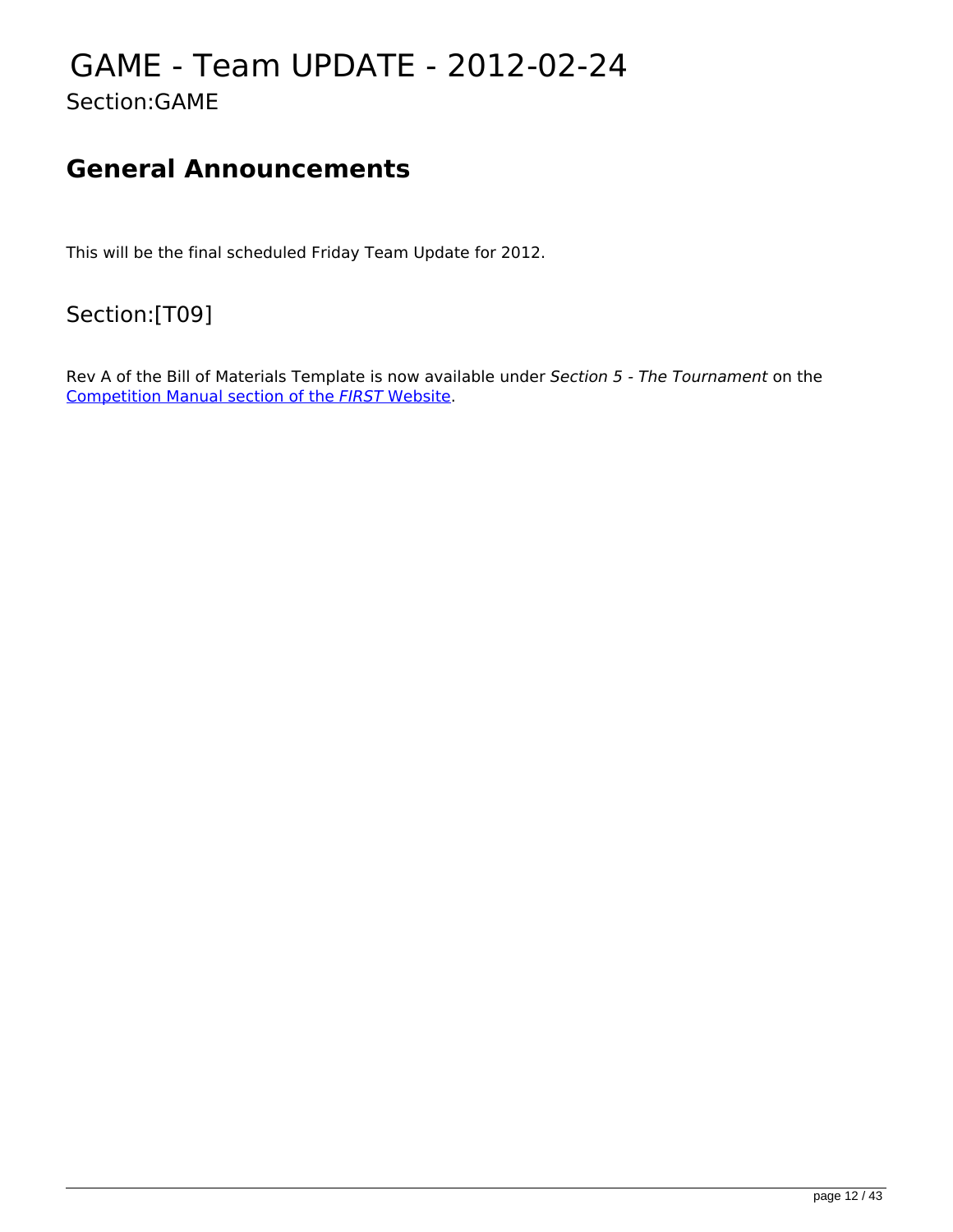### <span id="page-12-0"></span>GAME - Team UPDATE - 2012-02-21 Section:GAME

Happy Stop Build Day! We have no changes to report -- we hope you all get a good night's sleep!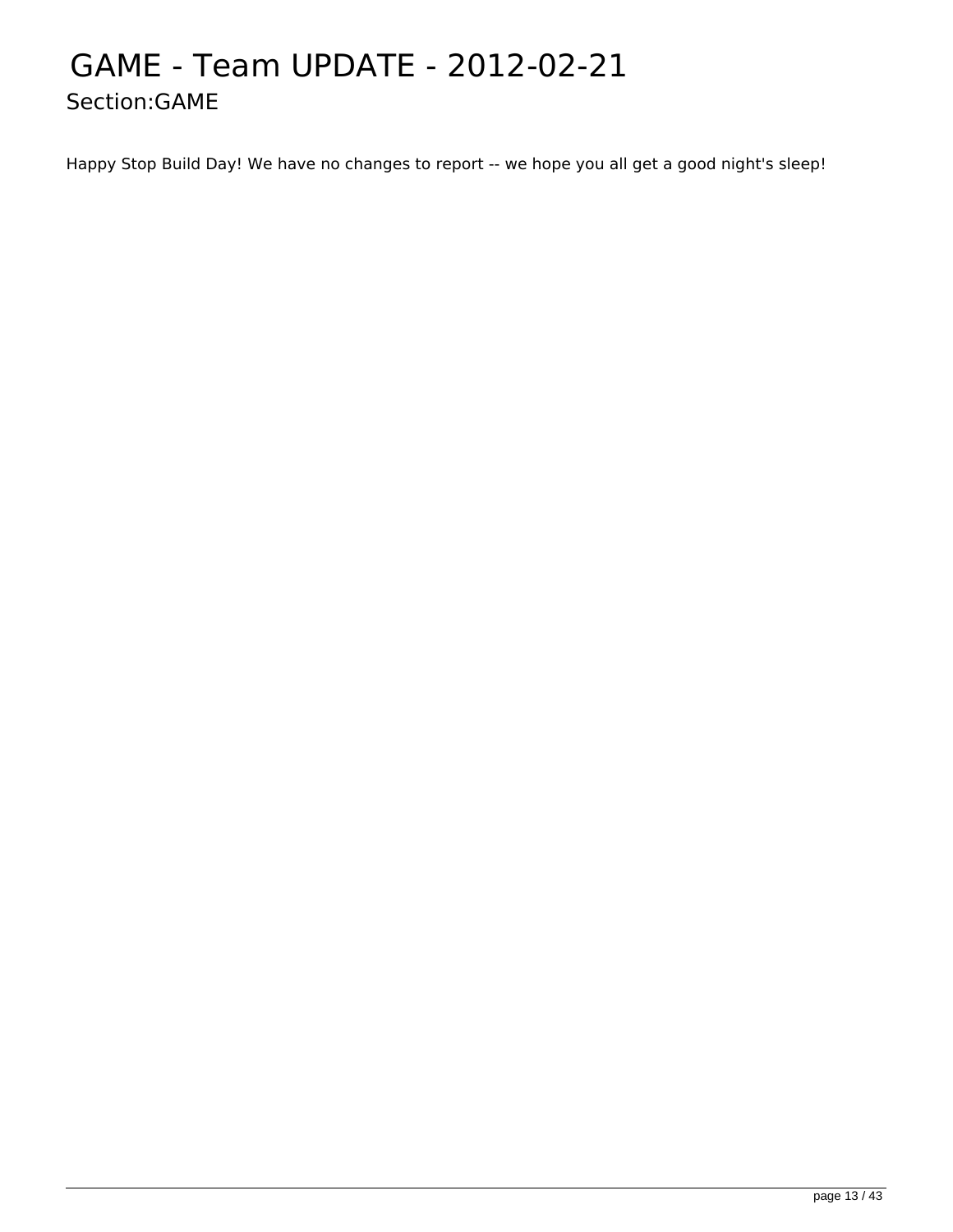## <span id="page-13-0"></span>GAME - Team UPDATE - 2012-02-17 Section:[R44]

All active circuits shall be wired with appropriately sized wire:

| <b>Application</b>                                                                                                                                                                                         | <b>Minimum wire size</b> |
|------------------------------------------------------------------------------------------------------------------------------------------------------------------------------------------------------------|--------------------------|
| 40A circuit                                                                                                                                                                                                | 12 AWG (2.052mm)         |
| 30A circuit                                                                                                                                                                                                | 14 AWG (1.628mm)         |
| 20A circuit                                                                                                                                                                                                | 18 AWG (1.024mm)         |
| between the PD Board and the Analog and/or Solenoid Breakouts<br>if a common power feed is used                                                                                                            |                          |
| between the PD Board and the Analog and/or Solenoid Breakouts 20 AWG (0.8128mm)<br>if individual power feeds are used<br>between the PD Board and the cRIO<br>between the PD Board and the wireless bridge |                          |
|                                                                                                                                                                                                            |                          |

between the PD board and 5A custom circuits pneumatic valves 24 AWG (0.5106mm)

The branch circuit may include intermediate elements such as COTS connectors, splices, COTS flexible/rolling/sliding contacts, and COTS slip rings, as long as the entire electrical pathway is via appropriately gauged conductors.

Wires that are originally attached to legal devices are part of the device and by default legal as supplied. Such wires are exempt from Rules [\[R44\]](http://frc-manual.usfirst.org/viewSingleItemMap/684) and [\[R45\].](http://frc-manual.usfirst.org/viewSingleItemMap/685)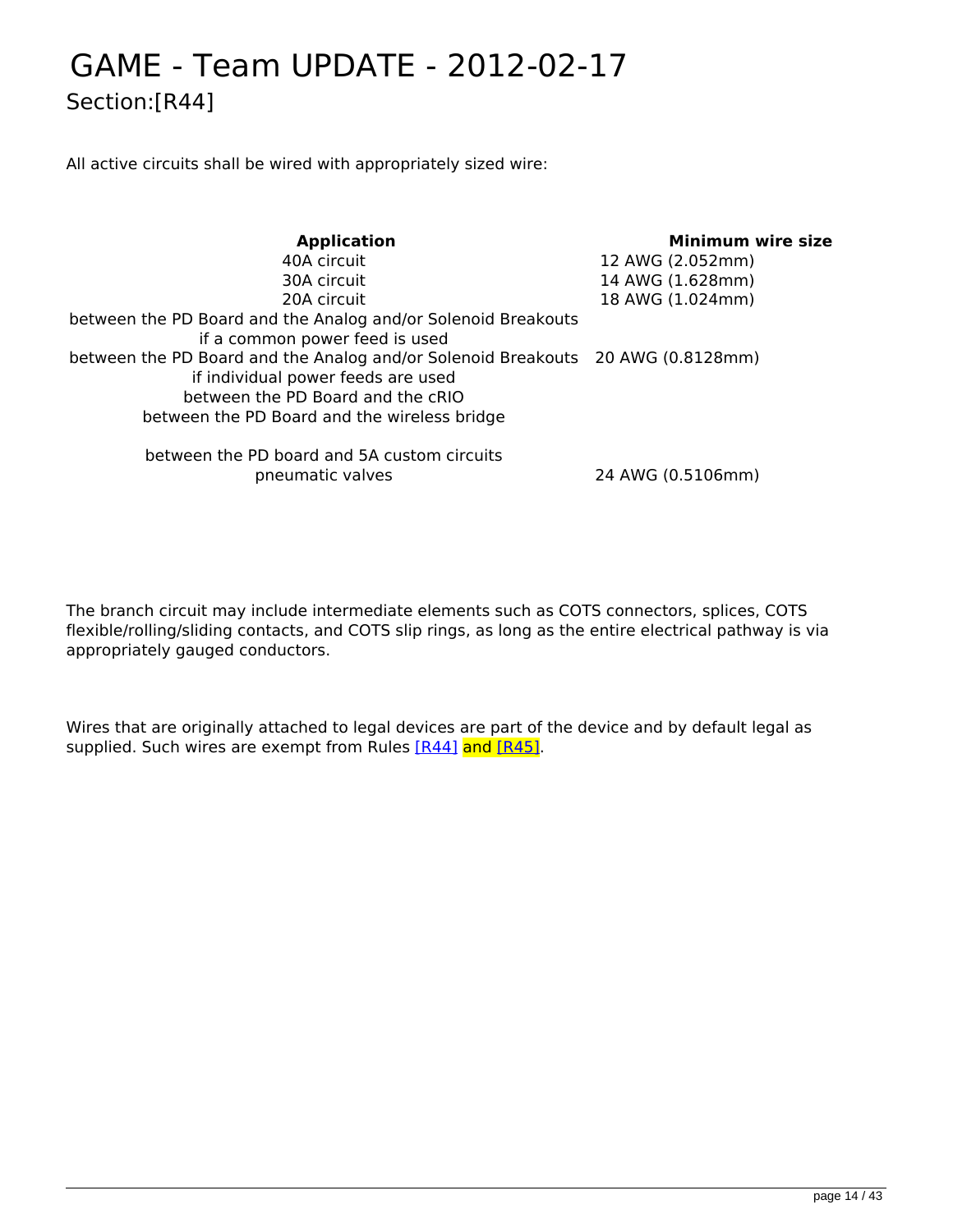# <span id="page-14-0"></span>GAME - Team UPDATE - 2012-02-14

Section:GAME

### **General Announcements**

### **Kinect Kiosk Software**

A new version of the Kinect Kiosk software has been [posted](http://firstforge.wpi.edu/sf/frs/do/viewRelease/projects.wpilib/frs.2012_frc_kinect_kiosk.2012_frc_kinect_kiosk_02_14_12?_message=1329243351242). It enables multiple machines on the network to have the Kinect Server running as long as only one is actively using the Kinect. This would be potentially necessary for the Kiosk to function properly at pre-ship events if multiple teams have the Kinect software setup.

### Section:[G40]

The Answer in the Q&A to the Question asked on Rule [G40] by FRC2826 on 01/17/2012 has been updated. We apologize for the confusion.

### Section:[R43]

Please note, per  $F64$ <sup>[R63]</sup>, that for an 8-slot cRIO, the circuit may not exceed 16W. For a 4-slot cRIO, the circuit may not exceed 21W.

Smaller value Snap Action auto resetting breakers may be used on the PD Board for circuitry not defined above.

In addition to the required branch power circuit breakers, smaller value fuses or breakers may be incorporated into custom circuits for additional protection.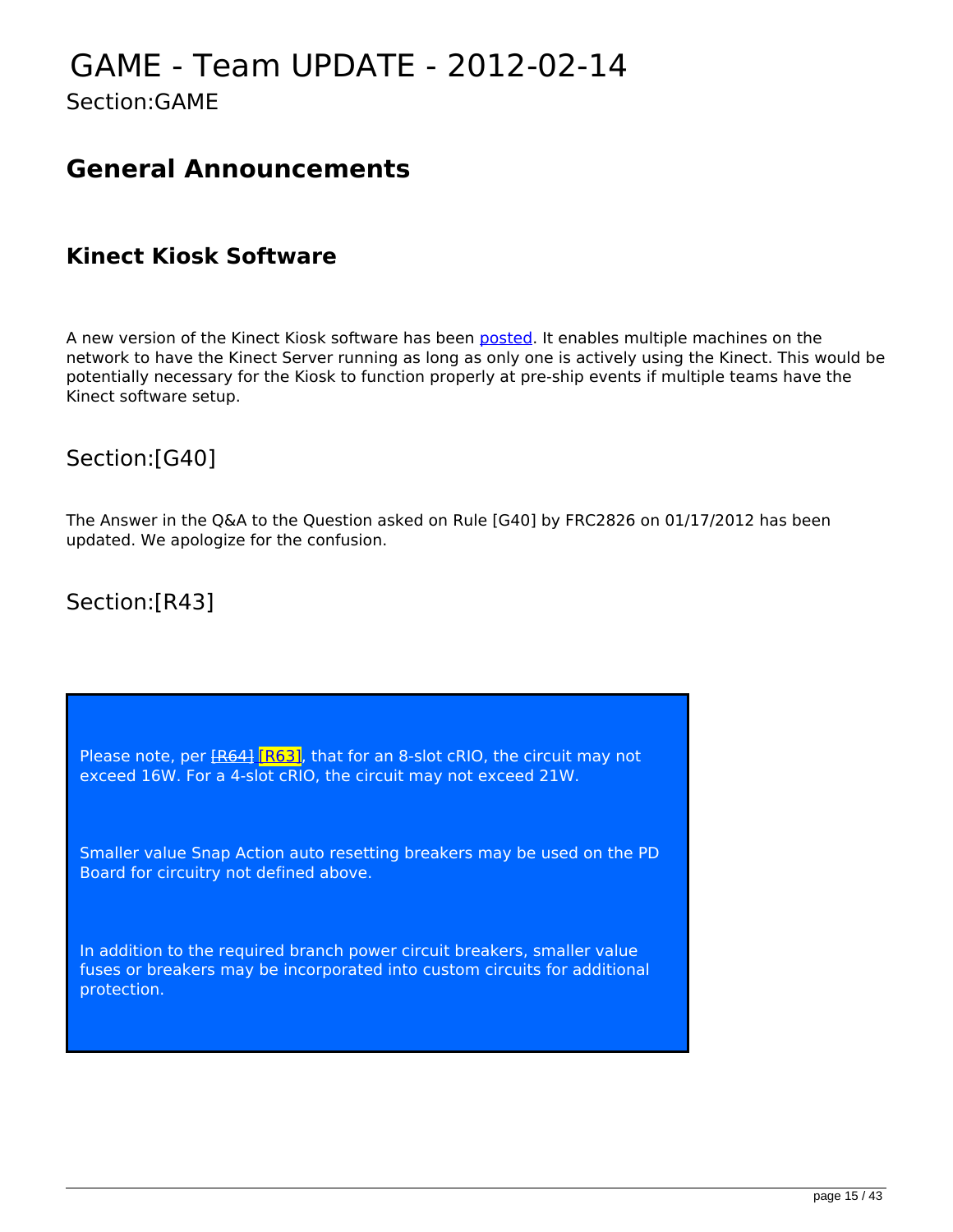### Section:[R48]

*Note that this is not a change to the Rule but is simply changing the Rule to match the documentation (Kickoff Kit Checklist and FIRST Choice site).* 

The only motors and actuators permitted on 2012 FRC Robots include:

G. up to 2 Denso throttle control motors (acceptable part # AE2351000 AE235100-0160)

### Section:The Robot

The Inspection Checklist has been updated to Rev B is now available under *Section 4 - The Robot* on the [Competition Manual section of the](http://www.usfirst.org/roboticsprograms/frc/competition-manual-and-related-documents) *[FIRST](http://www.usfirst.org/roboticsprograms/frc/competition-manual-and-related-documents)* [Website.](http://www.usfirst.org/roboticsprograms/frc/competition-manual-and-related-documents)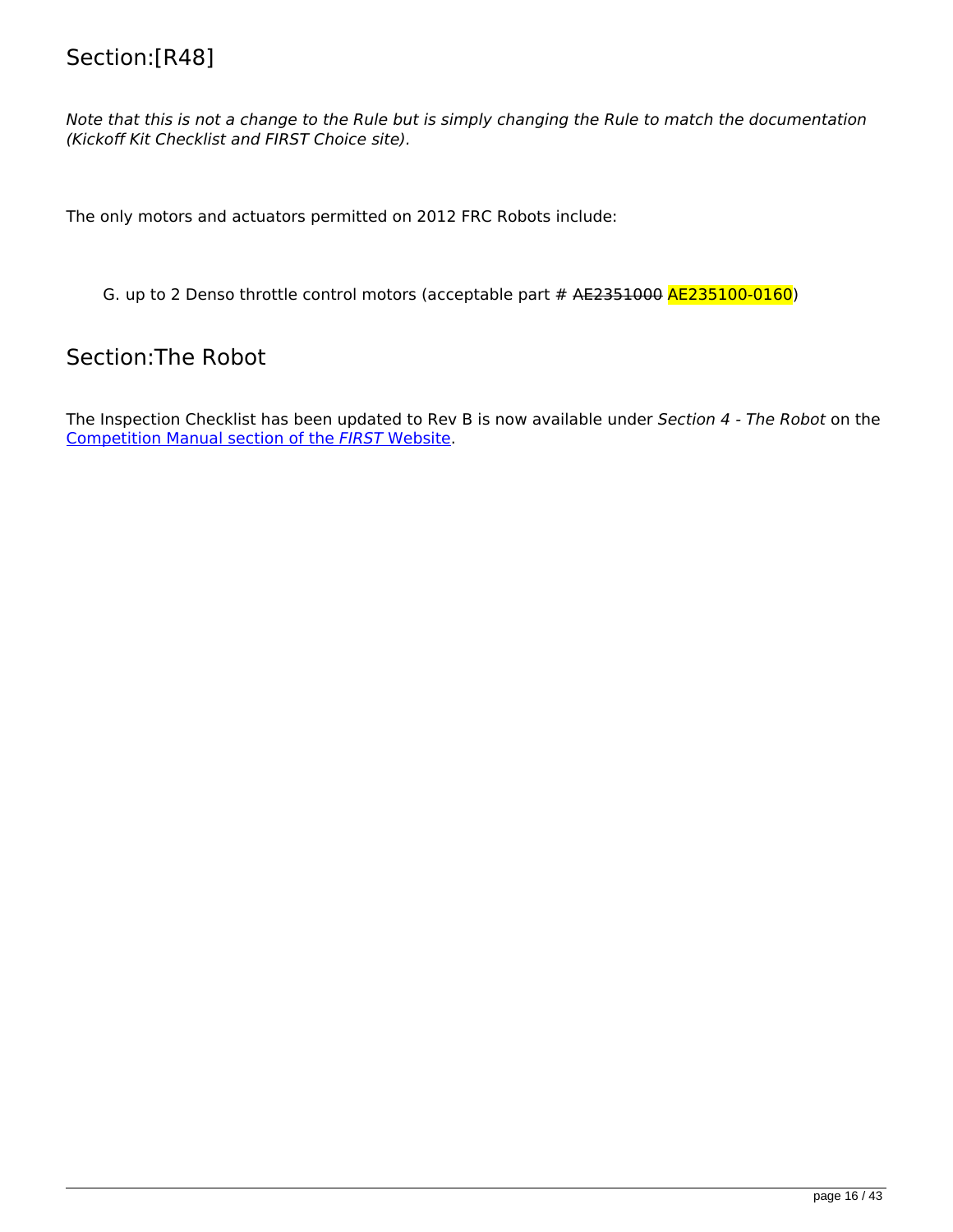# <span id="page-16-0"></span>GAME - Team UPDATE - 2012-02-10

Section:The Tournament

Information on the FMS Twitter feed is now available under *Section 5 - The Tournament* on the [Competition Manual section of the](http://www.usfirst.org/roboticsprograms/frc/competition-manual-and-related-documents) *[FIRST](http://www.usfirst.org/roboticsprograms/frc/competition-manual-and-related-documents)* [Website.](http://www.usfirst.org/roboticsprograms/frc/competition-manual-and-related-documents)

Section:The Robot

The Inspection Checklist is now available under *Section 4 - The Robot* on the [Competition Manual](http://www.usfirst.org/roboticsprograms/frc/competition-manual-and-related-documents) [section of the](http://www.usfirst.org/roboticsprograms/frc/competition-manual-and-related-documents) *[FIRST](http://www.usfirst.org/roboticsprograms/frc/competition-manual-and-related-documents)* [Website.](http://www.usfirst.org/roboticsprograms/frc/competition-manual-and-related-documents)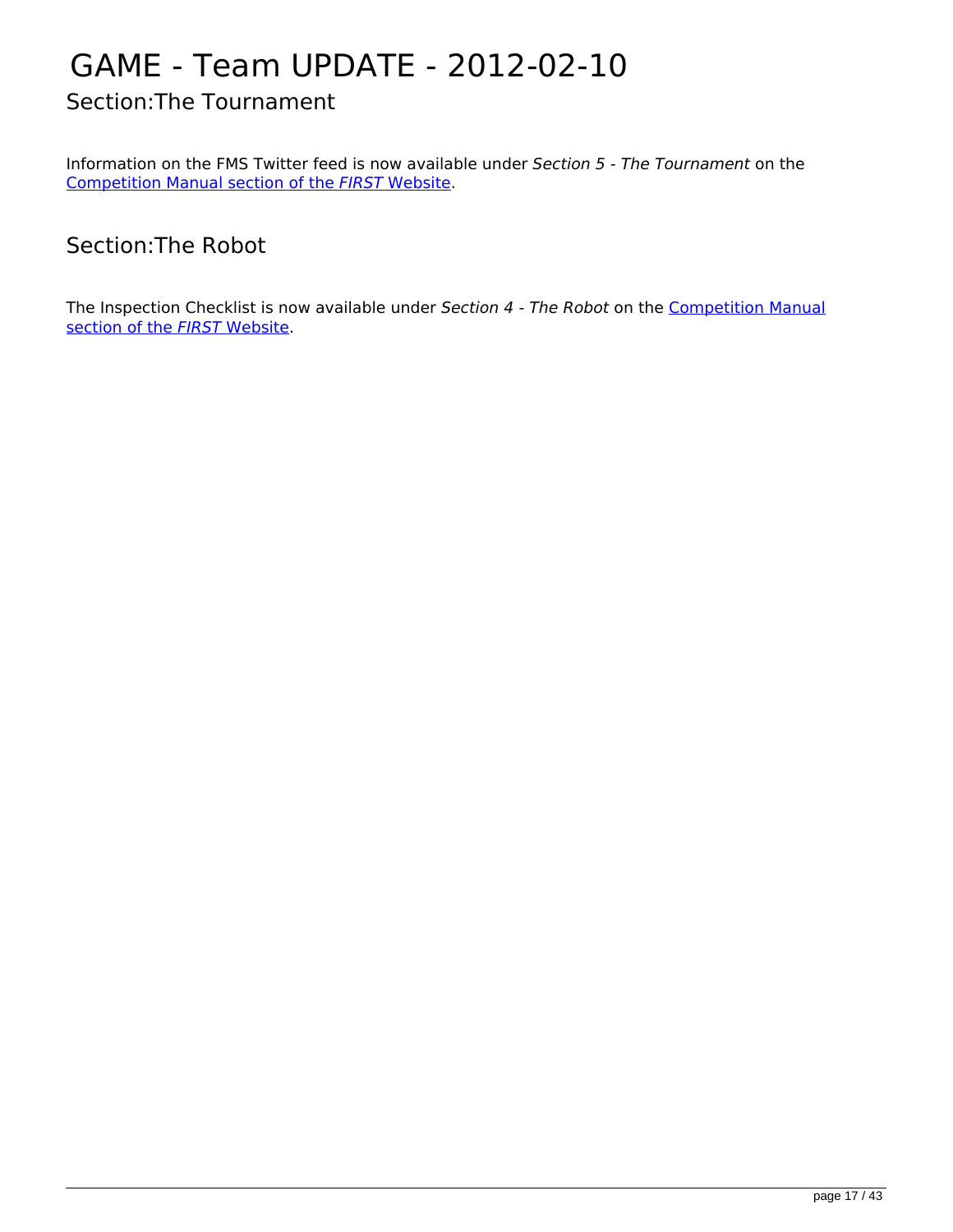## <span id="page-17-0"></span>GAME - Team UPDATE - 2012-02-07 Section:[G21]

Robots may extend one appendage up to 14 in. beyond a single edge of their frame perimeter at any time.

*Violation: Foul for exceeding size allotments; Technical-Foul for continuous or repeated violations.* 

These appendages are intended for use in manipulating Basketballs and/or Bridges. A Robot may have multiple extension devices onboard, but only one may be deployed at a given time.

All portions of an appendage that are outside the Frame Perimeter must be contiguous with each other. Very brief violations of the contiguity requirement as a single appendage is being extended or retracted will not be penalized.

### Section:The Game

The Answer affected by the change to Rule [G21] has been updated in the Q&A.

### Section:[T09]

The Bill of Materials Template is now available under *Section 5 - The Tournament* on the [Competition](http://www.usfirst.org/roboticsprograms/frc/competition-manual-and-related-documents) [Manual section of the](http://www.usfirst.org/roboticsprograms/frc/competition-manual-and-related-documents) *[FIRST](http://www.usfirst.org/roboticsprograms/frc/competition-manual-and-related-documents)* [Website](http://www.usfirst.org/roboticsprograms/frc/competition-manual-and-related-documents).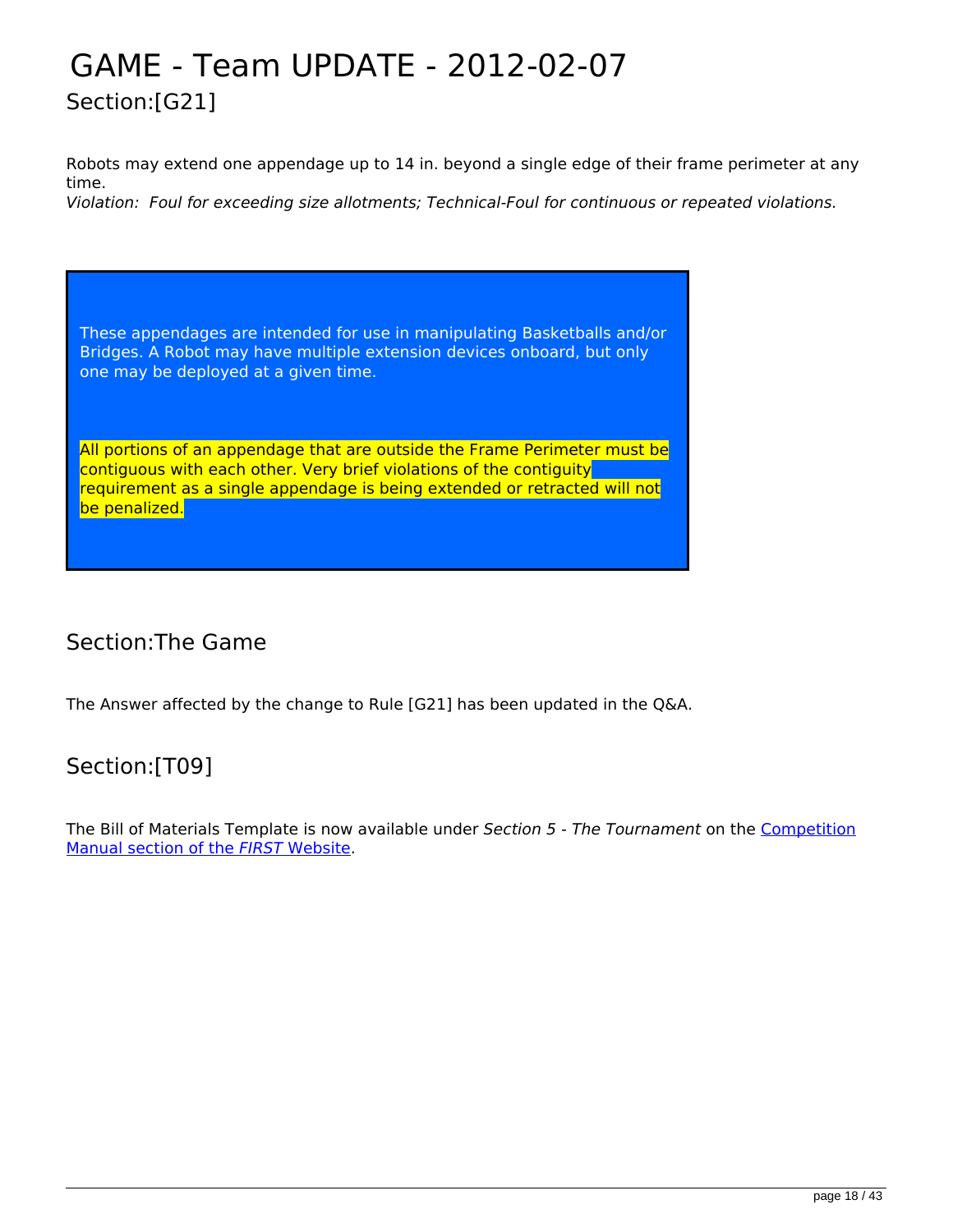# <span id="page-18-0"></span>GAME - Team UPDATE - 2012-02-03

### Section:Operator Console

Note: The version of the Driver Station released at Kickoff has not changed. This Rule change is to bring the Rule in line with the current version.

### Section:[R37]

Items specifically *prohibited* from use on the Robot include:

- A. circuit breakers used on the Power Distribution (PD) Board that are different from the Snap Action breakers provided in the KOP, and
- B. PD Boards and/or fuse panels other than the single PD Board provided in the KOP since 2009, and.

#### Section:[R80]

The Driver Station software provided on the [Kit of Parts website](http://www.usfirst.org/frc/kitofparts) is the only tool permitted to specify and communicate the operating mode (i.e. Autonomous/Teleop) and operating state (enable/disable) to the Robot. The Driver Station software must be revision 11.30.11.00 01.07.12.00 or newer.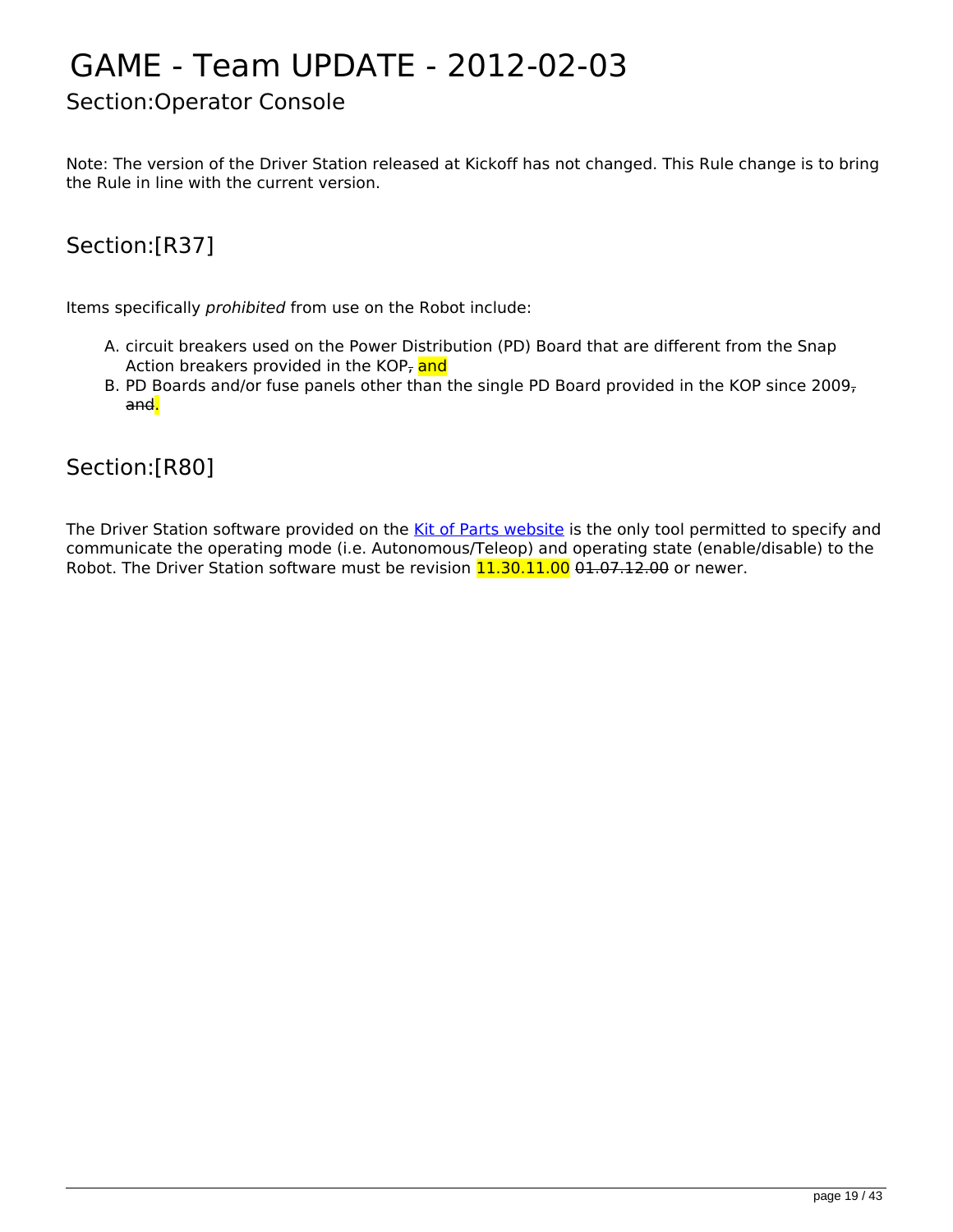# <span id="page-19-0"></span>GAME - Team UPDATE - 2012-01-31

Section:GAME

### **General Announcements**

### **Operator Console Note**

A conflict has recently been discovered between the Driver Station's Cypress board Enhanced IO mode and the Kinect, but ONLY if the Cypress board is not present. If you are receiving Kinect data on your Dashboard, but not on the robot, you must either plug in your Cypress Board OR change your Driver Station IO configuration to Compatible mode by clicking the Configure button on the IO tab.

### Section:[G25]

Robots may not contact or otherwise interfere with the opposing Alliance Bridge. *Violation: Technical-Foul. If the act of Balancing is interfered with, also a Red Card and the Bridge will be counted as Balanced with the maximum number of Robots possible for that Match.*

#### Section:Operator Console

Rule [R82] has been updated to include the edit below. To clarify, the shelf width of the narrowest Player Station is in fact 48 in.; however, the field EStop device limits the usable width to 44 in. The field tour video, Episode 2, is misleading as it measures the available space, but claims it's the width of the shelf. Our apologies for any confusion.

### Section:[R36]

The only legal source of electrical energy for the Robot during the competition is one MK ES17-12 12VDC non-spillable lead acid battery, or one EnerSys NP 18-12 battery, as provided in the 2012 KOP. This is the only battery allowed on the Robot.

Batteries integral to and part of a COTS computing device are also permitted (i.e. laptop batteries), provided they're only used to power the COTS computing device and any peripheral COTS USB input devices connected to the COTS computing device.

Non-electrical sources of energy used by FRC Robots, (i.e., stored at the start of a Match), shall come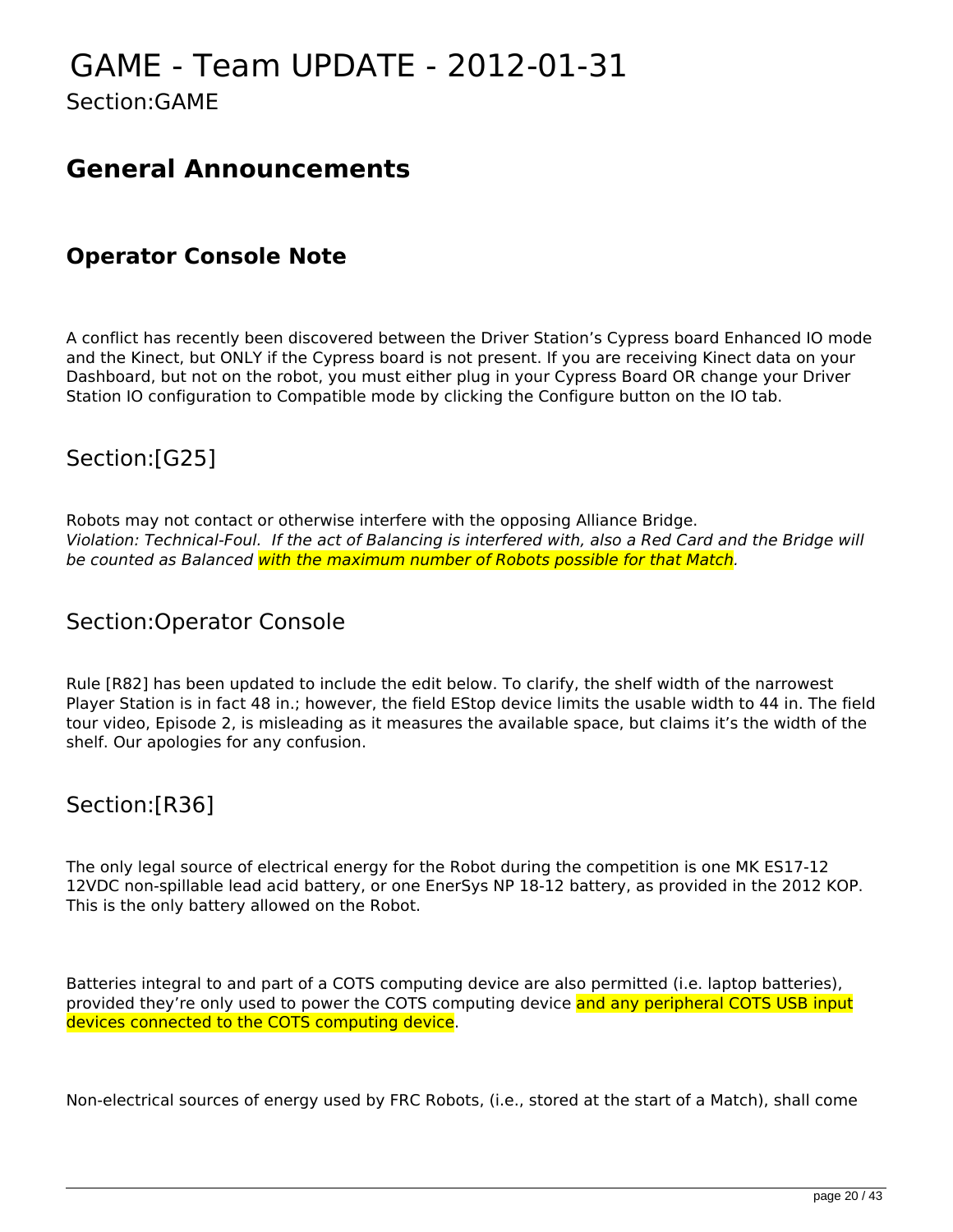only from the following sources:

- A. Compressed air stored in the pneumatic system, stored at a maximum pressure of 120 PSI.
- B. A change in the altitude of the Robot center of gravity.
- C. Storage achieved by deformation of Robot parts.

### Section:[R82]

The Operator Console must not exceed 48 44 in. long by 12 in. deep (excluding any items that are held or worn by the Drivers during the Match).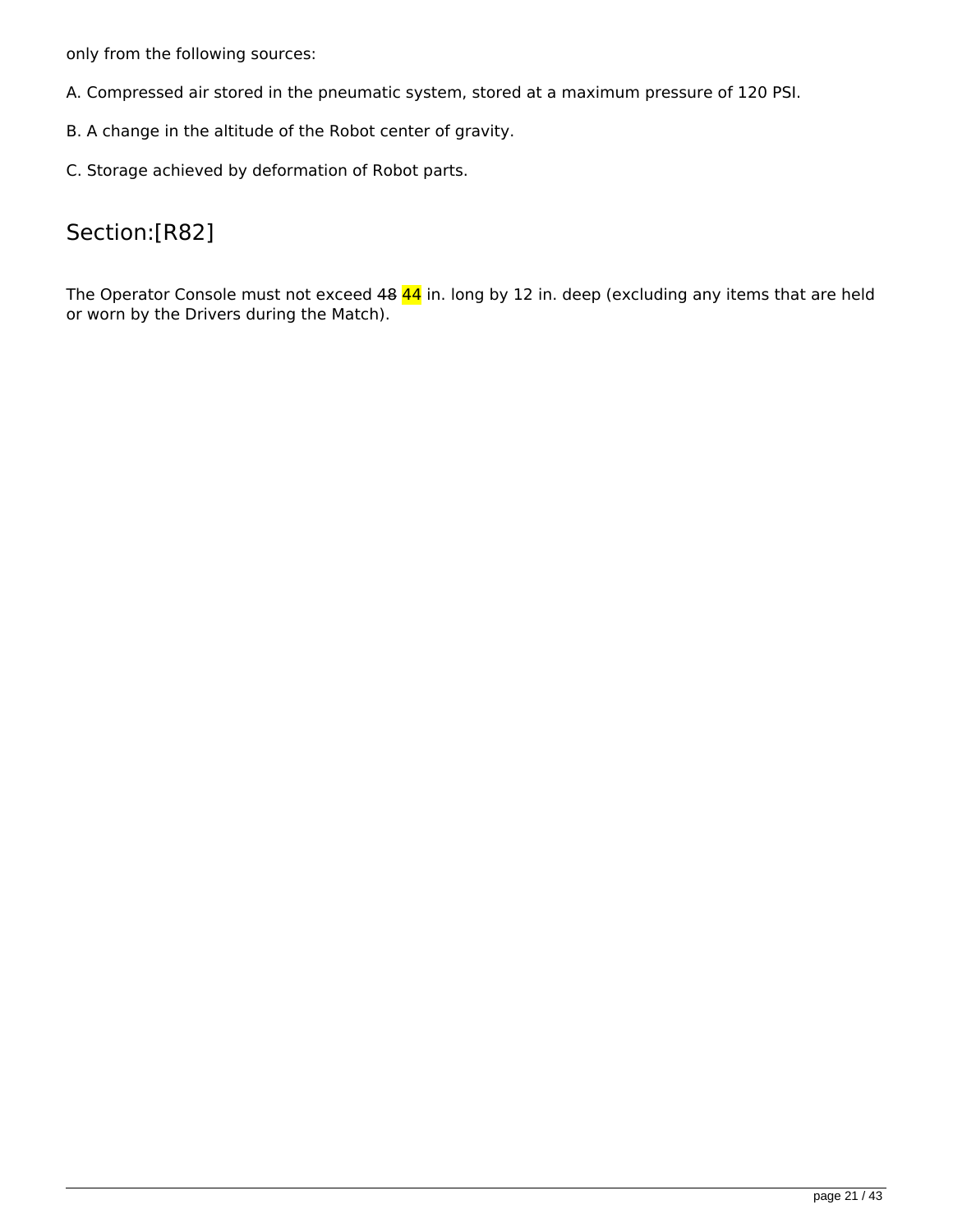### <span id="page-21-0"></span>GAME - Team UPDATE - 2012-01-27 Section:GAME

No changes.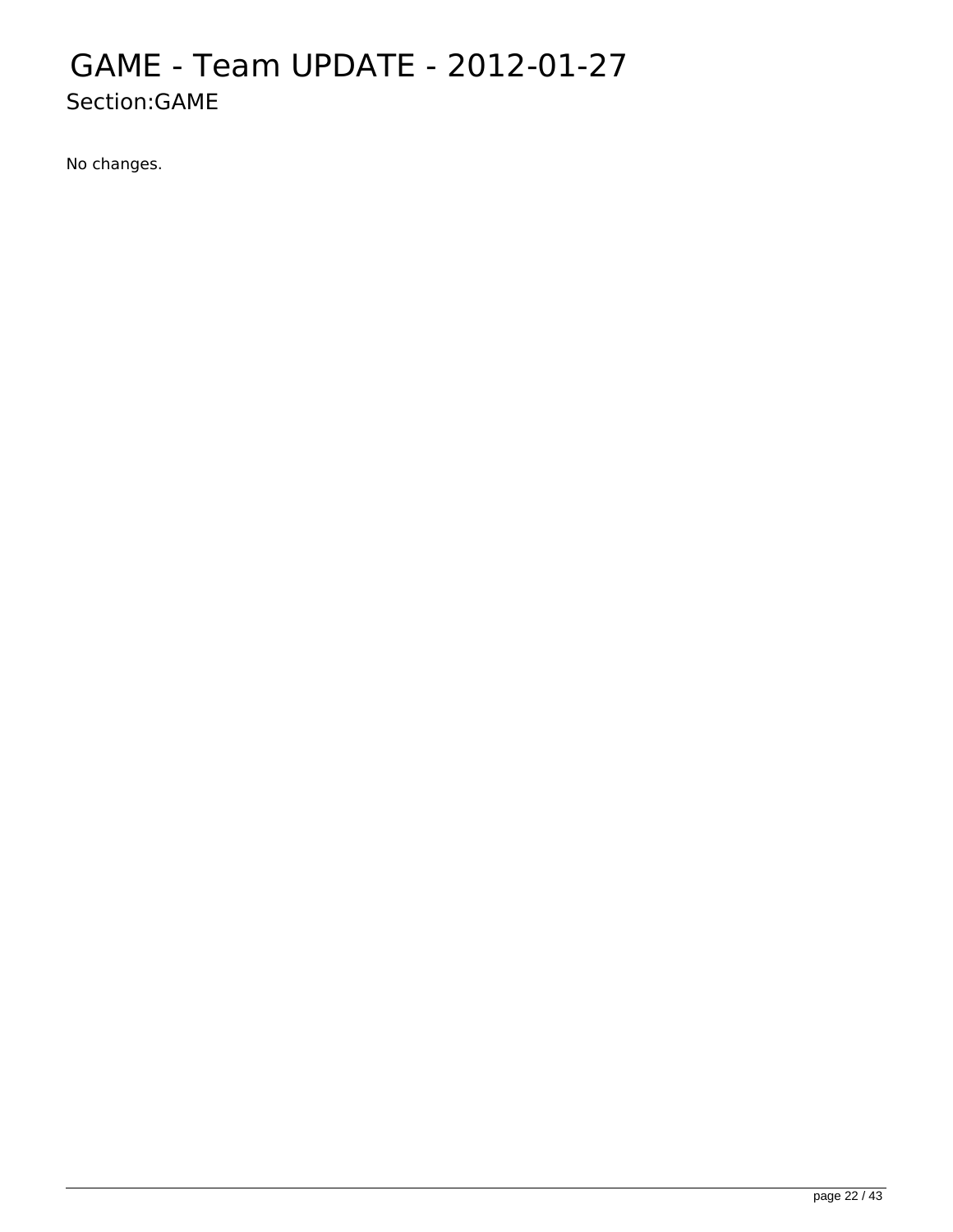### <span id="page-22-0"></span>GAME - Team UPDATE - 2012-01-24 Section:GAME

### **General Announcements**

### **The Arena**

The [Game Specific Field Drawings](http://www.usfirst.org/roboticsprograms/frc/2012-Official-FIRST-Field-Drawings) have been updated to include detail on the color of the polycarbonate used on the Hoops

### **Control System**

National Instruments has released an optional update for the Utilities portion of the FRC Software 2012. For download and details, please visit **<http://joule.ni.com/nidu/cds/view/p/id/2262>**.

If you have not already installed the first version of this update, you must install this update in order to compete in the *FIRST* Robotics Competition. If you have already installed the first update, this is an optional update.

Because this software also contains the update to the cRIO Imaging Utility, this update also applies to teams using Java and C/C++.

### **Kit of Parts**

The "Where to Get More" document has been updated to include information about sourcing the competition carpet.

### Section:[G20]

Robots in contact with the carpet and/or Key on their Alliance Station end of the Court are limited to 60 in tall. Otherwise, Robots are limited to 84 in tall. *Violation: Foul; or Technical-Foul for repeated or continuous violation.*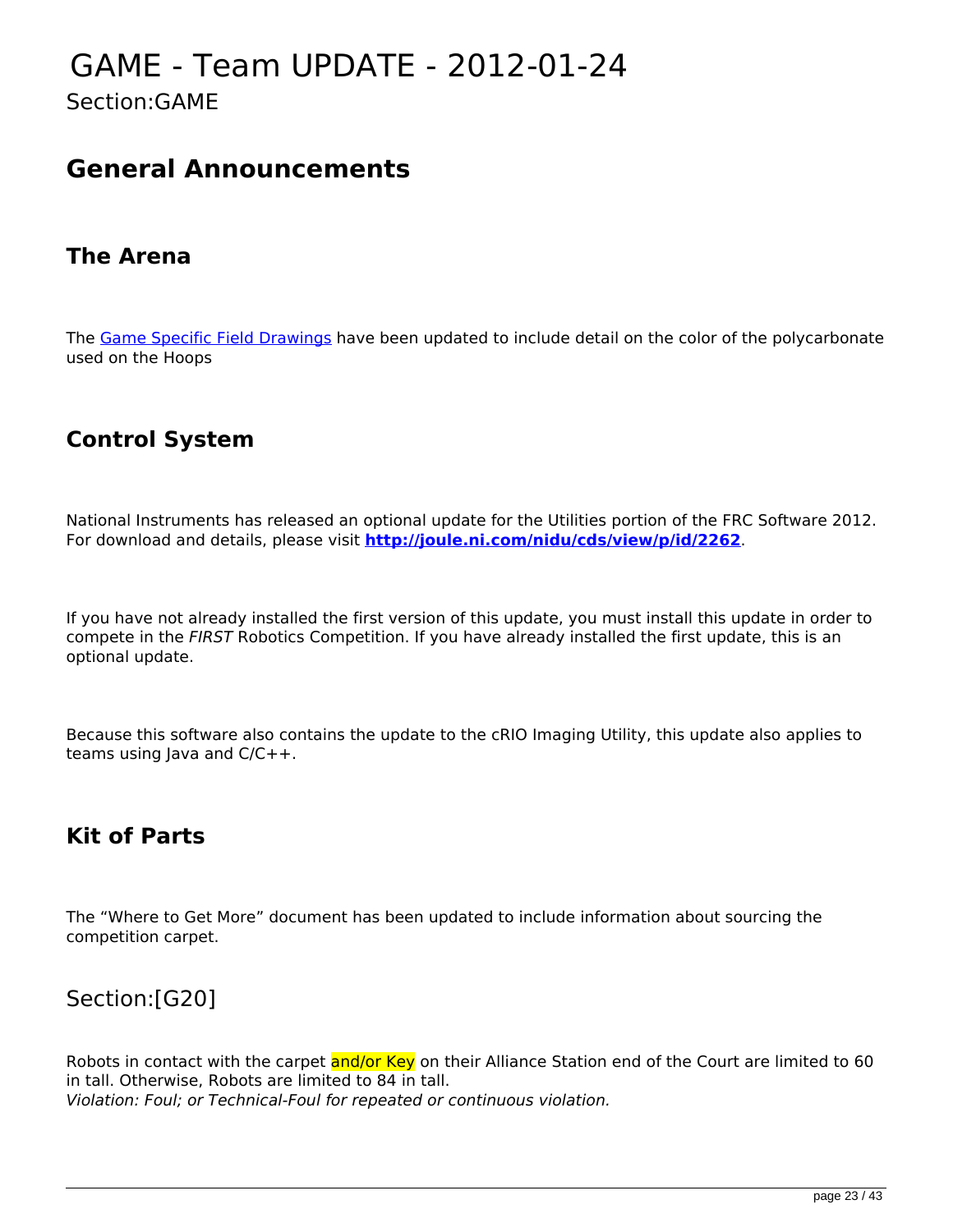### Section:[R27]

Figure 4-3 has been updated to correct the portrayal of the Frame Perimeter. The image intends to portray a nuance that bumper material assembled per the rules in Section 4.1.6, which is not along the Frame Perimeter, is not considered an official Bumper. Whether in contact with the official Bumper segment that is running along the Frame Perimeter, or not, padding placed inside the Frame Perimeter is not considered an official Bumper and thus Rule [R03-B] does not apply.

#### Section:[R48]

The only motors and actuators permitted on 2012 FRC Robots include:

K. drive motors or fans that are part of a speed controller or COTS computing device and fans included in the 2012 Kit of Parts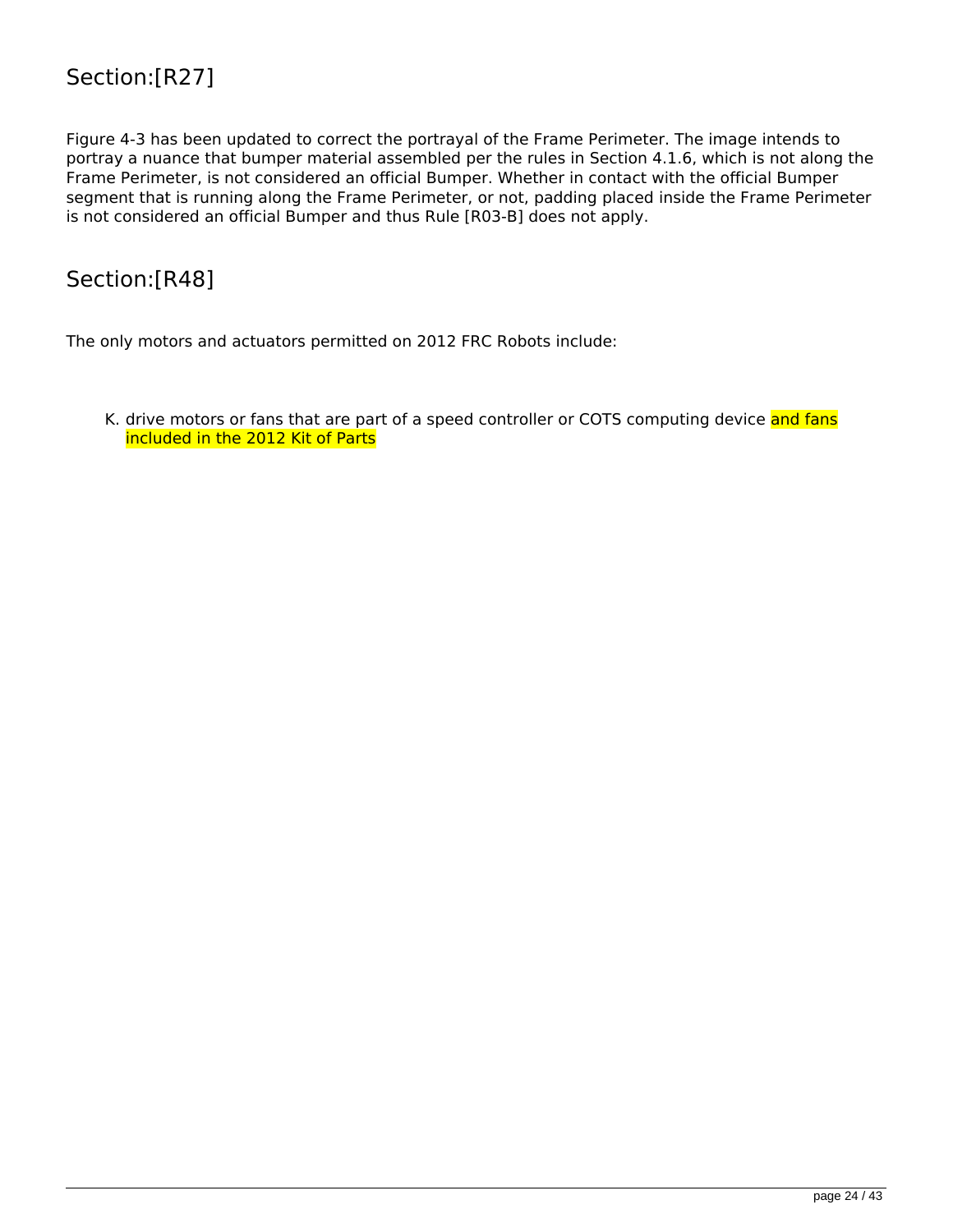### <span id="page-24-0"></span>GAME - Team UPDATE - 2012-01-20 Section:GAME

#### **Code Bondé**

**Summary:** If a competition's wireless environment has too many Access Points (AP's), the wireless bridge provided to teams will not be able to connect to the field's AP. Should FIRST determine that an event meets this criteria, we will employ an emergency procedure, called Operation Bondé, to insure that the event continues with minimal impact. This determination will most likely be made Wednesday or Thursday morning, and will be communicated to teams as early as possible. In the event of an Operation Bondé, teams will use a DLink [DIR-825,](http://www.dlink.com/DIR-825) provided by *FIRST* in the queue, instead of the DAP-1522 that's required by the rules.

**Background:** The DAP-1522 wireless bridge required for competition will not link to *FIRST's* field access point if there are more than approximately 60 active access points in the venue. *FIRST* is working with all scheduled venues to reduce the number of access points active during the competition.

In the event that a venue cannot limit the number of active access points, *FIRST* will implement the emergency WiFi plan. *FIRST* has identified and tested an alternate bridge, the DIR-825, which is successful at reliably connecting with the *FIRST* access point in hostile WiFi environments like those described above.

**Detail:** *FIRST* will ship a small batch of these devices to each event to be used in the event of a hostile wireless environment. Teams will be asked to trade out their DAP-1522 wireless bridge for the *FIRST* provided DIR-825 while they're in queuing, use it in the match, and then return it to the field crew after leaving the field.

Teams will still go through inspection with their DAP-1522 (to meet size and weight parameters); the DIR-825 will not be subjected to inspection. Also, teams won't have to configure the DIR-825, they will be preconfigured.

Other quick facts:

- It's larger:  $7.6$ " x  $4.6$ " x  $1.2$ " versus  $4.4$ " x  $5.7$ " x  $1.3$ ".
- It's heavier: 0.7 lbs versus 0.5 lbs.
- It has two external antennae.
- It requires 12V and the alternate bridge will be provided with a 4  $\frac{1}{2}$  ft power cord with connector. Teams will plug it directly in to the dedicated 12V supply on the Power Distribution Board (it doesn't use the Current Logic converter).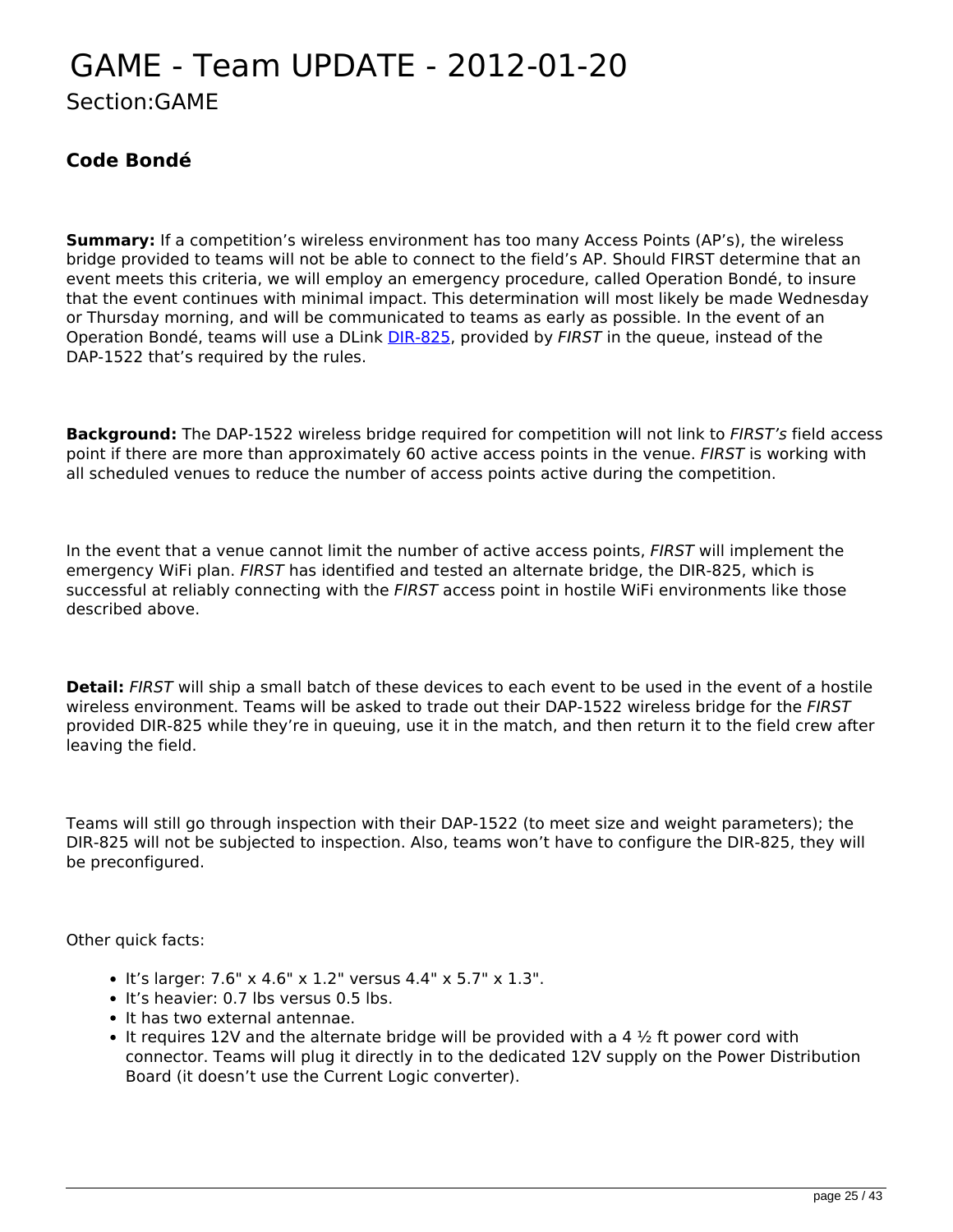We do not recommend teams purchase these devices as their use in the 2012 competition is improbable and if employed, the radios will be preconfigured so team-supplied DIR-825s will not be used.

### Section:The Player Stations

Once plugged in to the Field Management System via the Ethernet cable provided, the ports that the teams will be able to access on the playing field are as follows:

– TCP 1180: This port is typically used for camera data from the cRIO to the DS when the camera is connected to port 2 on the cRIO. This port is bidirectional on the field.

– TCP 1735: SmartDashboard, bidirectional

– UDP 1130: Dashboard-to-Robot control data, directional

– UDP 1140: Robot-to-Dashboard status data, directional

– HTTP 80: Camera connected via switch on the robot, bidirectional

– HTTP 443: Camera connected via switch on the robot, bidirectional

All these ports are open on the playing field, so a team can use them as they wish if they do not employ them as outlined above (i.e. TCP 1180 can be used to pass data back and forth between the robot and the DS if the team chooses not to use the camera on port 2).

### Section:[G30-1]

#### *Added Rule [G30-1]*

A Robot may only be supported (fully or partially) by another Robot if one of the Robots is in contact with a Bridge.

*Violation: Technical Foul for extended, strategic, or repeated loss of contact.*

Robots supporting other Robots will invite scrutiny regarding the safety inherent in the design, per Rule  $[607]$ . It behooves a team employing such a strategy to take precautionary action to mitigate any risk of Robots falling outside the Court.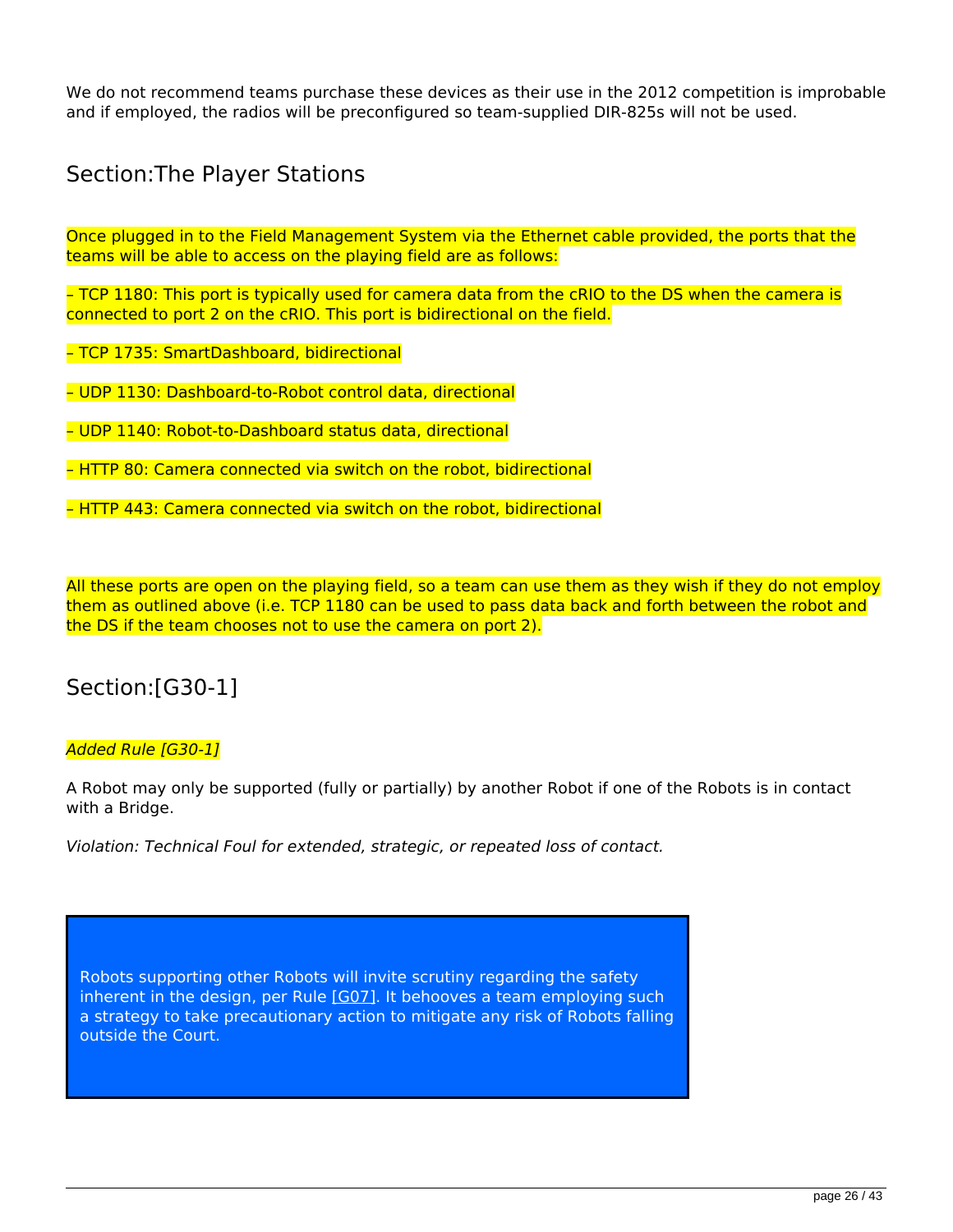### Section:[R01-2]

The Robot must have a Frame Perimeter that is comprised of fixed, non-articulated structural elements of the Robot. The Frame Perimeter of a Robot is defined by the outer-most set of exterior vertices on the Robot that are within the Bumper Zone, which is between 2 and 10 in. from the floor. Minor protrusions no greater than ¼ in. such as bolt heads, fastener ends, and rivets are not considered part of the Frame Perimeter.



The carpet, the Bridge surfaces, and Keys are considered the flat floors – and thus are the reference planes for the Bumper Zone requirements. A Robot in a transitory state of crossing onto/off of a Bridge or Barrier is not considered to be on a flat floor.

### Section:The Robot

We have recently published conflicting responses in the Q&A regarding interpretation of the Bumper Zone, specifically [R01-2] and [R29]. We apologize for the confusion, and have revised the responses in question and added clarification in the Blue Box for [R01-2].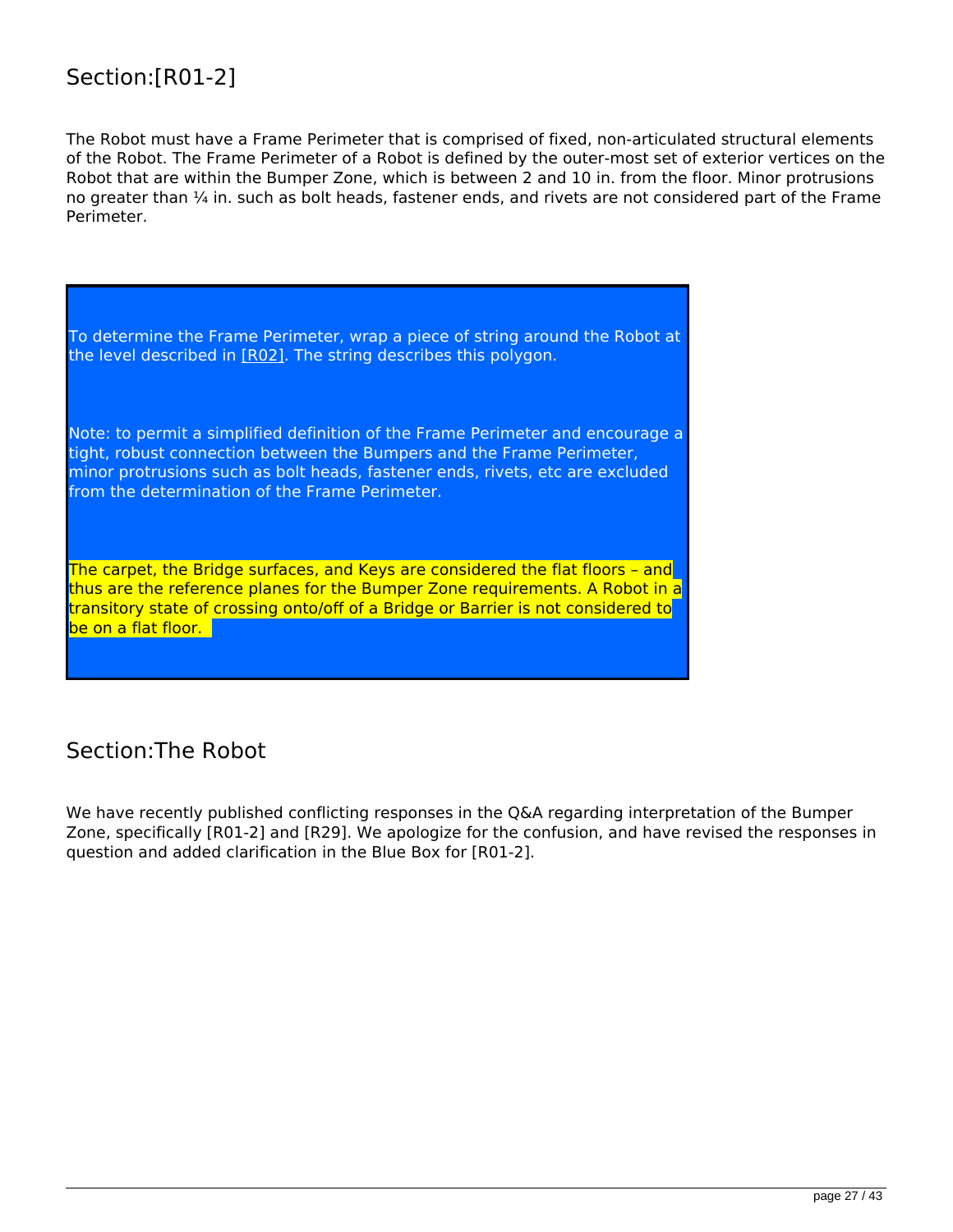# <span id="page-27-0"></span>GAME - Team UPDATE - 2012-01-17

Section:The Hoops

Drawing *GE-12013, Basketball Hoop*, has been updated to include Note #3.

### Section:[G27]

Deliberate or damaging contact with an opponent Robot on or inside its Frame Perimeter is not allowed. *Violation: Technical-Foul and potential Yellow Card*

### Section:[R33]

Bumpers must be supported by the structure/frame of the Robot (i.e. each end of the Bumper must be rigidly attached to the Frame Perimeter, the gap between the backing material and the frame must not be greater than  $\frac{1}{4}$  in. and no section of Bumper greater than 8 in. may be unsupported). See Figure 4-7.

### Section:[R48]

The only motors and actuators permitted on 2012 FRC Robots include:

A. up to 4 CIM motors (part #FR801-001, M4-R0062-12, AM802-001A, 217-200, PM25R-44F-1005 or PMR25R-45F-1003),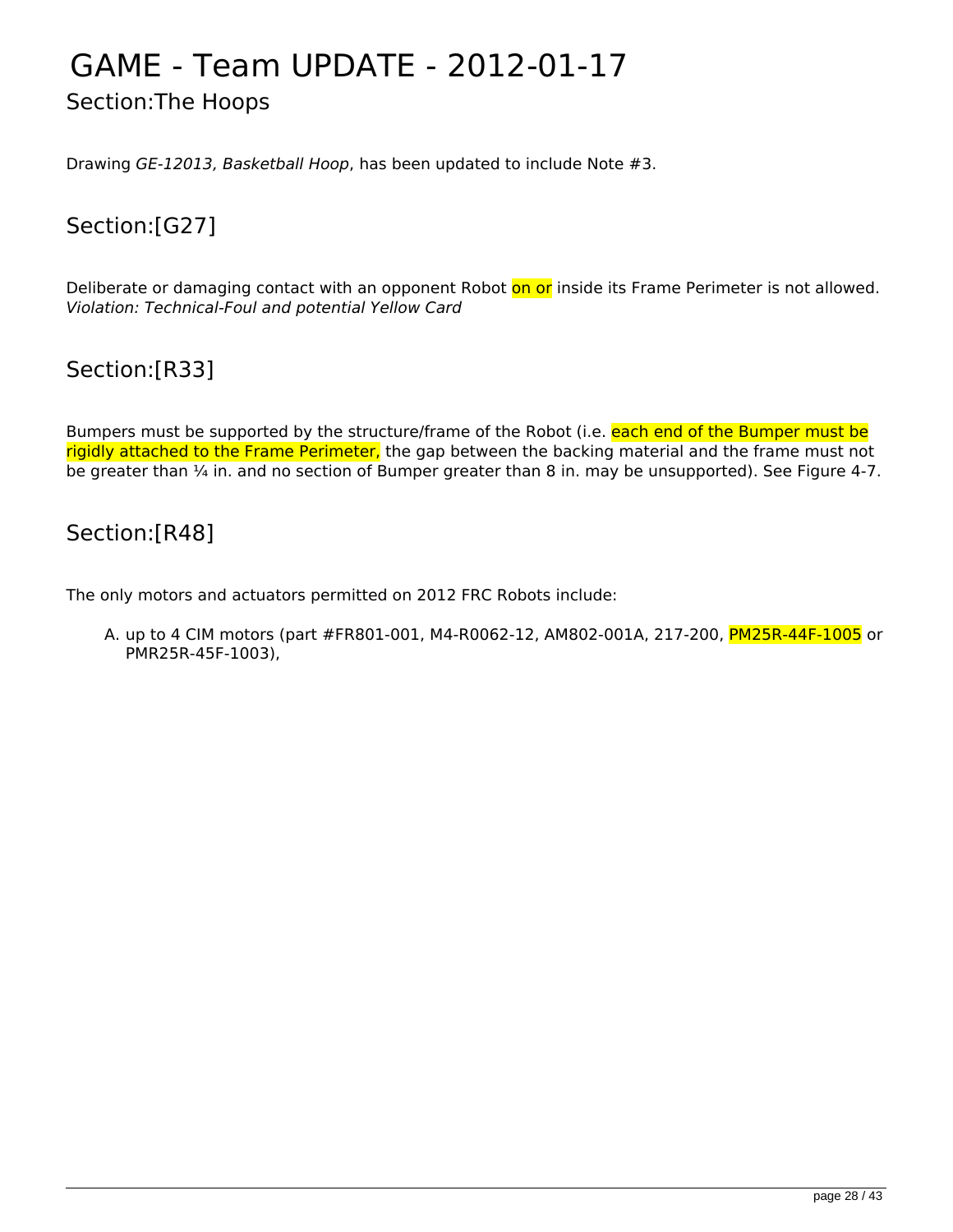## <span id="page-28-0"></span>GAME - Team UPDATE - 2012-01-13

Section:GAME

### **General Announcements**

### **E09 Image Solution Posted**

As noted in *[Team Update 01](http://frc-manual.usfirst.org/TeamUpdates/0#term%2074)*, some teams are experiencing an issue traced to a defective boot loader on the USB Key when attempting to image their E09 Classmate with the E09 USB Key distributed at Kickoff.

A solution to this issue has been posted on the [2012 FRC Robot Driver Station Information](http://www.usfirst.org/roboticsprograms/frc/2012-kit-of-parts-driver-station) page. Please post any questions to the [E09 Image](http://forums.usfirst.org/showthread.php?t=18453) section of the *FIRST* Forums.

### **Jaguar Firmware Update**

Please note that Texas Instruments has released a new version of the laquar firmware, relevant to teams who use CAN. While this new version has not been mandated by in the competition manual, we *strongly* recommend teams using CAN update the firmware. Details on what changes are implemented are posted on the *[FIRST](http://forums.usfirst.org/showthread.php?t=18532)* [Forums](http://forums.usfirst.org/showthread.php?t=18532).

### **Throughout the Manual**

Misprints have been corrected.

#### Section:The Bridges

A Bridge will count as Balanced if it is within 5° of horizontal and any all Robots touching it are fully supported by it.

#### Section:[G26]

Strategies aimed at the destruction or inhibition of Robots<sub>r</sub> via attachment, damage, tipping or entanglement of Robots are not in the spirit of the FRC and are not allowed.

#### Section:[G40]

When the final score is assessed per [\[G37\]](../viewSingleItemMap/563), a Balanced Alliance Bridge will earn points based on the number of Alliance Robots completely supported by the Bridge, a Balanced Alliance Bridge, per [Section](../viewItem/55#2.2.5) [2.2.5,](../viewItem/55#2.2.5) earn points as follows:

Section:[G38]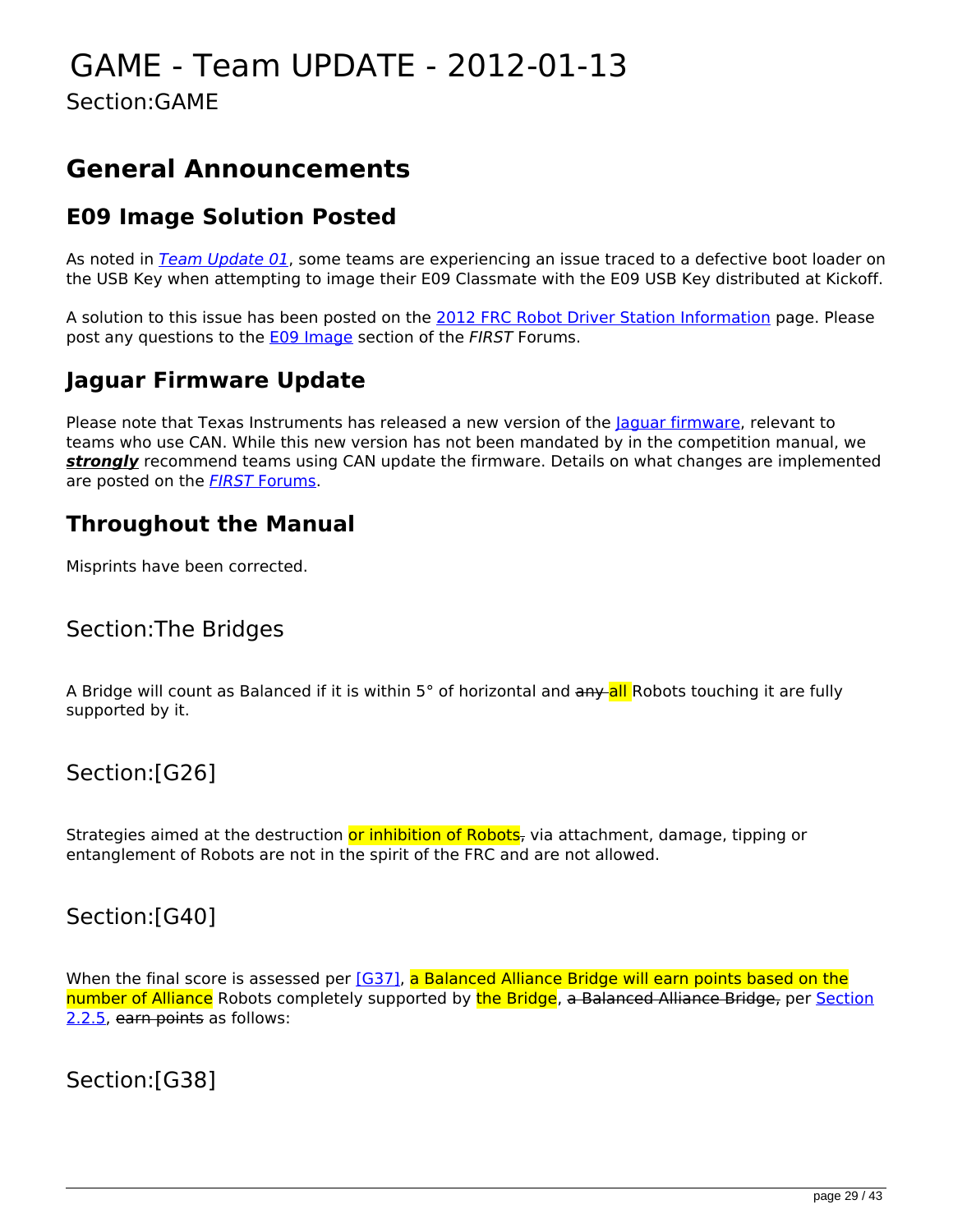Alliances will be immediately awarded points for each Basketball that passes completely through a their Hoops as follows:

### Section:[R36]

The only legal source of electrical energy for the Robot during the competition is one MK ES17-12 12VDC non-spillable lead acid battery, or one EnerSys NP 18-12 battery, as provided in the 2012 KOP. This is the only battery allowed on the Robot.

Batteries integral to and part of a COTS computing device are also permitted (i.e. laptop batteries), provided they're only used to power the COTS computing device.

Non-electrical sources of energy used by FRC Robots, (i.e., stored at the start of a Match), shall come only from the following sources:

A. Compressed air stored in the pneumatic system, stored at a maximum pressure of 120 PSI.

- B. A change in the altitude of the Robot center of gravity.
- C. Storage achieved by deformation of Robot parts.

#### Section:[R39]

*Figure 4-8 was revised to allow wire larger than 6AWG between the battery terminals and the Power Distribution Board terminals.*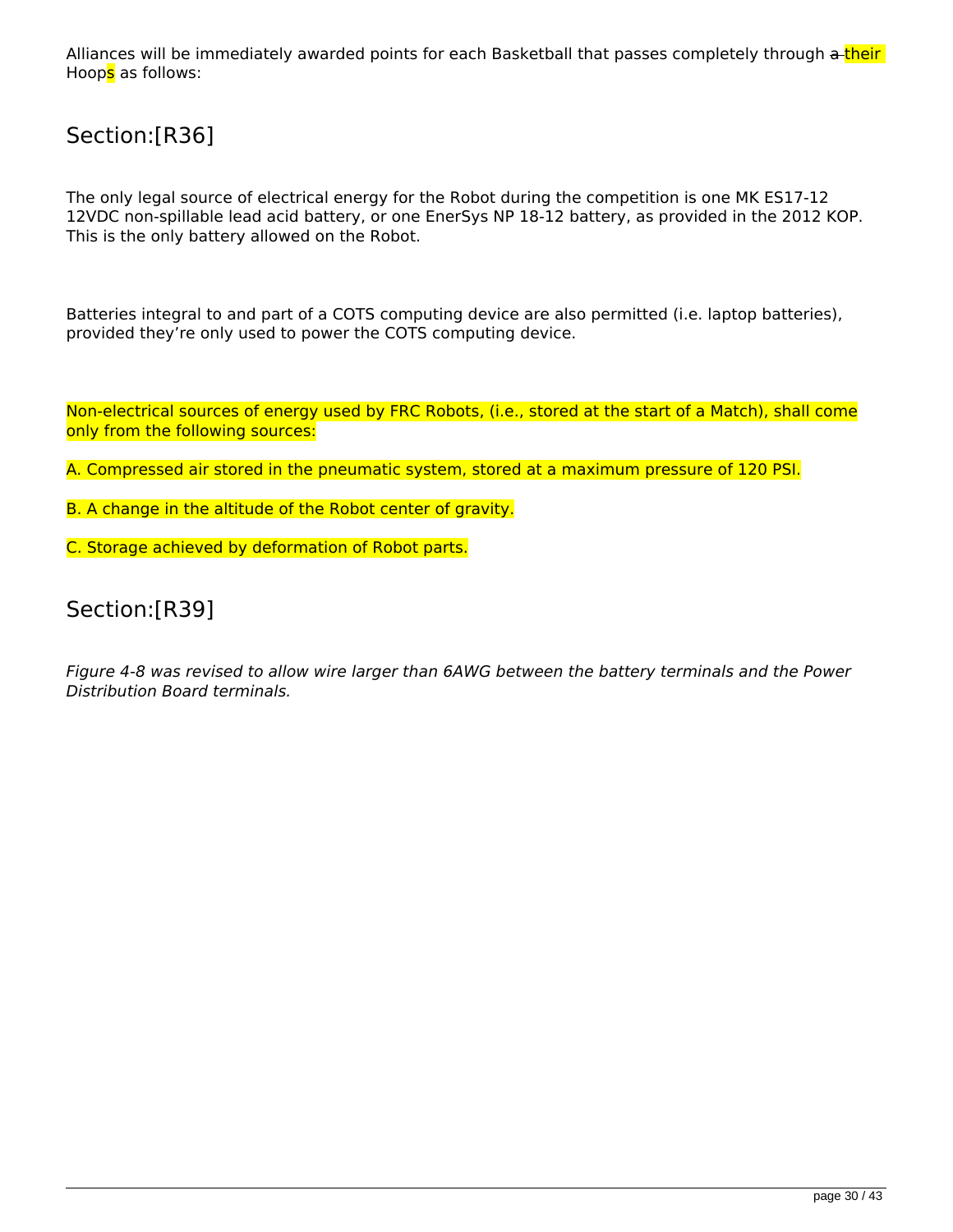



### Section:[R58]

The control system is designed to allow wireless control of the Robots. The Driver Station software, FirstTouch I/O module, cRIO, speed controllers, relay modules, wireless bridge, and batteries shall not be tampered with, modified, or adjusted in any way (tampering includes drilling, cutting, machining, gluing, rewiring, disassembling, etc.), with the following exceptions:

K. If CAN-bus functionality is used, the Jaguar firmware may (must) be updated as required by *FIRST* (see Rule [\[R61\]-D\)](http://frc-manual.usfirst.org/viewSingleItemMap/702).

### Section:[R02]

The Robot must satisfy the following size constraints:

- A. horizontal dimensions must not exceed 28 by 38 in.,
- B. the absolute height must not exceed 84 in.,
- C. the height of the Robot at the start of the match must not exceed 60 in.,
- D. any appendage may not extend more than 14 in. beyond the frame perimeter, and
- E. no other part of the Robot may extend beyond the vertical projection of the Frame Perimeter (with the exception of minor protrusions permitted per [\[R01-2\]\)](http://frc-manual.usfirst.org/viewSingleItemMap/736).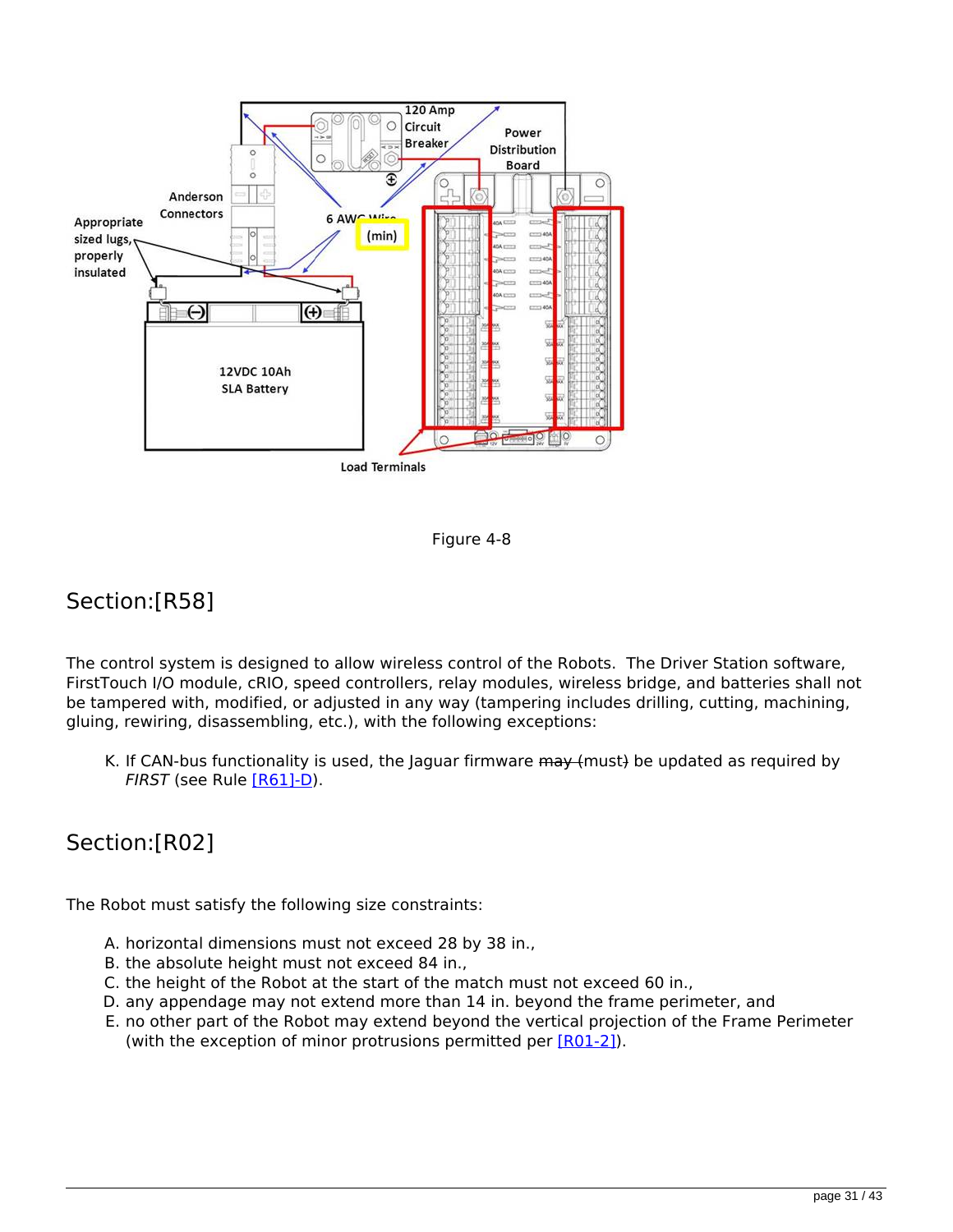For the purposes of determining compliance with the volume limitations, the Bumpers are not included in the size assessment.

### Section:[R27]

*Figure 4-3 has been revised to clarify that example padding is legal, but not considered an official Bumper based on its placement.*



Figure 4-3

### Section:[R48]

The only motors and actuators permitted on 2012 FRC Robots include:

D. up to 2 FisherPrice motors (acceptable part #s are 000968-9012, 00968-9013, 00801-0673, and 00968-9015),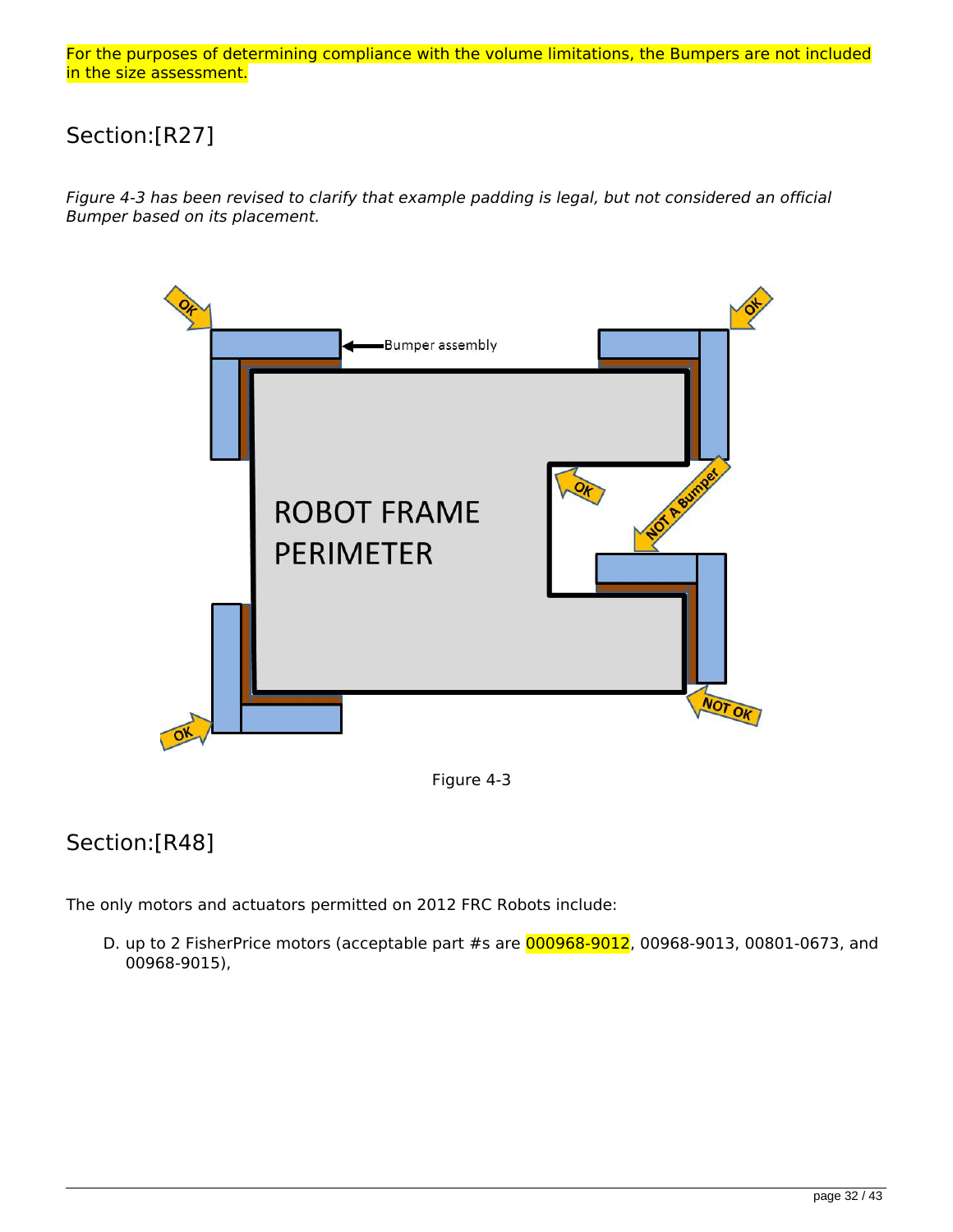# <span id="page-32-0"></span>GAME - Team UPDATE - 2012-01-10

Section:GAME

### **General Announcements**

### **Replacement Parts Request Deadline**

There have been conflicting due dates published for all [Replacement Parts Requests](http://www.usfirst.org/roboticsprograms/frc/2012-kit-of-parts-replacement-parts-process), our apologies for the discrepancy. Because of the inconsistency, replacement part requests will be accepted via TIMS until the lengthier deadline, Friday, January 13, 2013 at noon.

### **DB37 Rework**

Please note that many, if not all, of the DB37 cables shipped in the 2012 Kickoff Kits were assembled incorrectly. We have posted more information about the issue as well as instructions to fix the cables [here](http://www.usfirst.org/sites/default/files/uploadedFiles/Robotics_Programs/FRC/Game_and_Season__Info/2012_Assets/DB37%20Ribbon%20Cable%20Assembly%20-%20Rework%20Instructions.pdf).

### **E09 and E11 Image Notes**

We've received feedback from some Kickoff locations that teams may not have received the appropriate USB key for their kit Classmates. These keys contain the updated software license key for Windows 7, as well as other helpful software for the 2012 FRC season. To determine if you have the right key, here's the gist:



If you have the wrong key, please let us know using the [Replacement Parts Request](http://www.usfirst.org/roboticsprograms/frc/2012-kit-of-parts-replacement-parts-process) Process.

The E11 Classmates that were shipped to rookie teams do not have an Operating System loaded on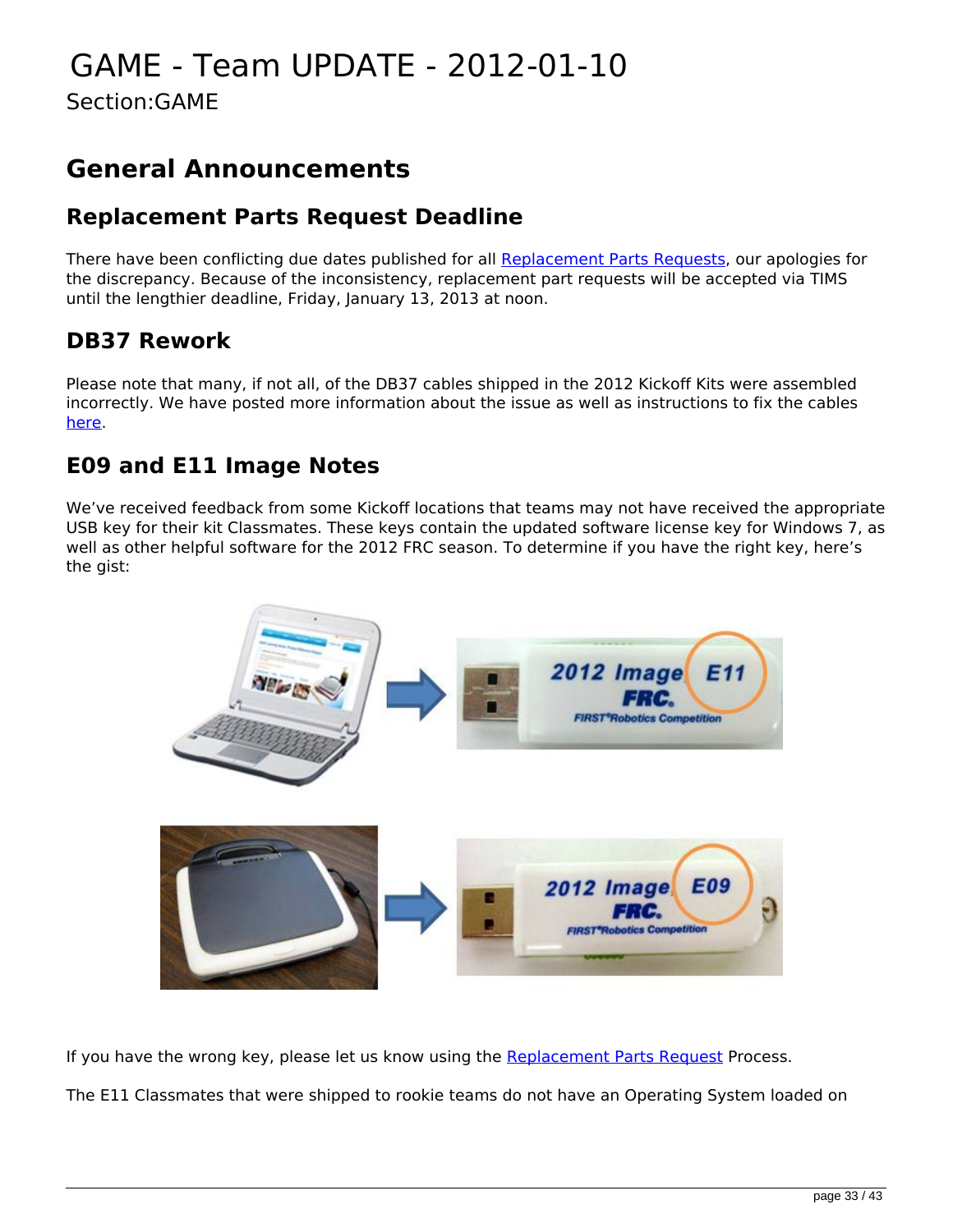them, so rookie teams *must* image them per the instructions in the [Getting Started with the 2012](http://www.usfirst.org/sites/default/files/uploadedFiles/Robotics_Programs/FRC/Game_and_Season__Info/2012_Assets/Getting%20Started%20with%20the%202012%20FRC%20Control%20System_2.pdf) [Control System](http://www.usfirst.org/sites/default/files/uploadedFiles/Robotics_Programs/FRC/Game_and_Season__Info/2012_Assets/Getting%20Started%20with%20the%202012%20FRC%20Control%20System_2.pdf) document in order to be able to use the netbook.

Meanwhile, veteran teams do not *have* to reimage their machines for the 2012 season. Instead, they can follow the instructions posted in the [Classmate Imaging Supplement](http://www.usfirst.org/sites/default/files/uploadedFiles/Robotics_Programs/FRC/Game_and_Season__Info/2012_Assets/ClassmateE09ImagingSupplement02.pdf) to update the machine so it's compatible with the 2012 FRC hardware and software.

We've received some feedback that not all E09 USB keys are allowing the user to boot from the drive, for which we sincerely apologize for the inconvenience. We are working to understand the root cause of this issue. Meanwhile, for those teams experiencing this issue, please use the alternate procedure in the [Classmate Imaging Supplement](http://www.usfirst.org/sites/default/files/uploadedFiles/Robotics_Programs/FRC/Game_and_Season__Info/2012_Assets/ClassmateE09ImagingSupplement02.pdf).

Per *The Game Manual*, teams are not required to use a Classmate as their Driver Station computer. To configure your machine properly for use with the FRC Field, please follow the updated instructions posted on the [2012 FRC Robot Driver Station Information](http://www.usfirst.org/roboticsprograms/frc/2012-kit-of-parts-driver-station) page.

### **The Kit of Parts**

The *Kickoff Kit Checklist, Rev A*, has been edited to make the following corrections:

- AndyMark motor PN has changed from am-9012 to am-0912.
- AndyMark gearmotor PN has changed from am-9014 to am-0914.
- FisherPrice motor PN has changed from 00968-2719 to 00968-9013.
- The sub-container for the following parts was changed from Software Pack to Small Parts Bag.
	- **STOP Sticker** 
		- FRC Sticker
		- LabVIEW for FRC
		- WinRiver Software Bundle

### Section:The Bridges

Robots traverse the center of the Court by crossing over either one of three Bridges or the 4 in. tall by 6 in. wide, smooth steel Barriers running between them. Each Alliance has one dedicated Bridge for their use at end of their Alley. An additional white Coopertition Bridge is located at the center of the Court. Each Bridge is 48 in. wide, 88 in. long (outside dimensions), and sits with the top platform 12 in. high off the ground when level. Each Bridge is mounted on a double-hinge that allows the Bridge to tip towards either end of Court. The top surface of each bridge includes an array of 15 small holes, details of which are included in the official field drawings.

A Bridge will count as Balanced if it is within 5° of horizontal and any Robots touching it are fully supported by it.

### Section:[G10]

Robots may not grab, grasp, grapple, or attach to any Arena structure. Robots may not push or react against the top of the Fender. (Robots may push or react against any element of the Arena that is not protected by another rule.) *Violation: Foul*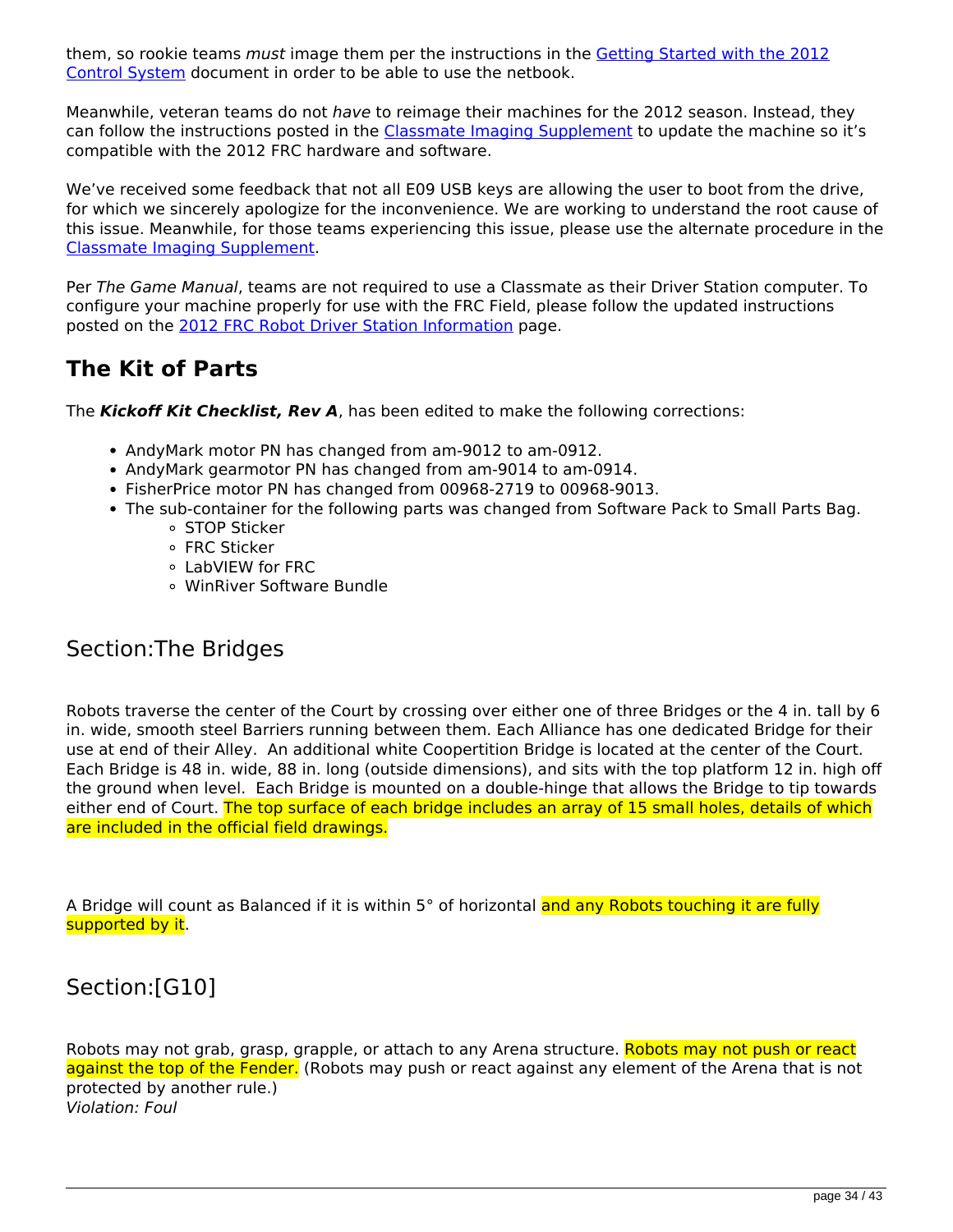### Section:[G40]

When the final score is assessed per [\[G37\]](http://frc-manual.usfirst.org/viewSingleItemMap/563), Robots completely supported by a Balanced Alliance Bridge, per [Section 2.2.5](http://frc-manual.usfirst.org/viewItem/55#2.2.5), earn points as follows:

| # of Robots | Qualification | Elimination |
|-------------|---------------|-------------|
|             |               |             |
|             |               |             |
|             |               |             |

As the level of competition at the *FIRST* Championship is typically very different than during the competition season, the Game Design Committee will possibly alter the value of Balancing at the *FIRST* Championship within the range of 5 to 15 points per Robot.

### Section:[R61]

Each Jaguar must be controlled with signal inputs sourced from the cRIO and passed via either a connected PWM cable or a CAN-bus connection.

- A. The Jaguar must receive signals via either a PWM cable -OR- a CAN-bus connection. Both may not be used simultaneously.
- B. PWM configuration: If the Jaguar speed controller is controlled via PWM communications, the PWM port on the Jaguar speed controller must be connected directly to a PWM port on the Digital Sidecar with a PWM cable. No other devices may be connected to these PWM ports. No other devices may be connected to any other ports on the Jaguar speed controller with the exception of connection to the coast/brake port.
- C. CAN-bus configuration: If the Jaguar speed controller is controlled via CAN-bus communications, then each Jaguar speed controller must be connected to either the cRIO or another CAN-bus device with a CAN-bus cable.
- D. If the CAN-bus configuration is used, the firmware on all Jaguar speed controllers must be updated to at least Version 94 99 of the official *FIRST* firmware.

### Section:[R71]

The only pneumatic system items permitted on 2012 FRC Robots include the items listed below.

A. Items listed in the 2012 KOP Checklist or available via FIRST Choice available in the 2012 Kit of Parts.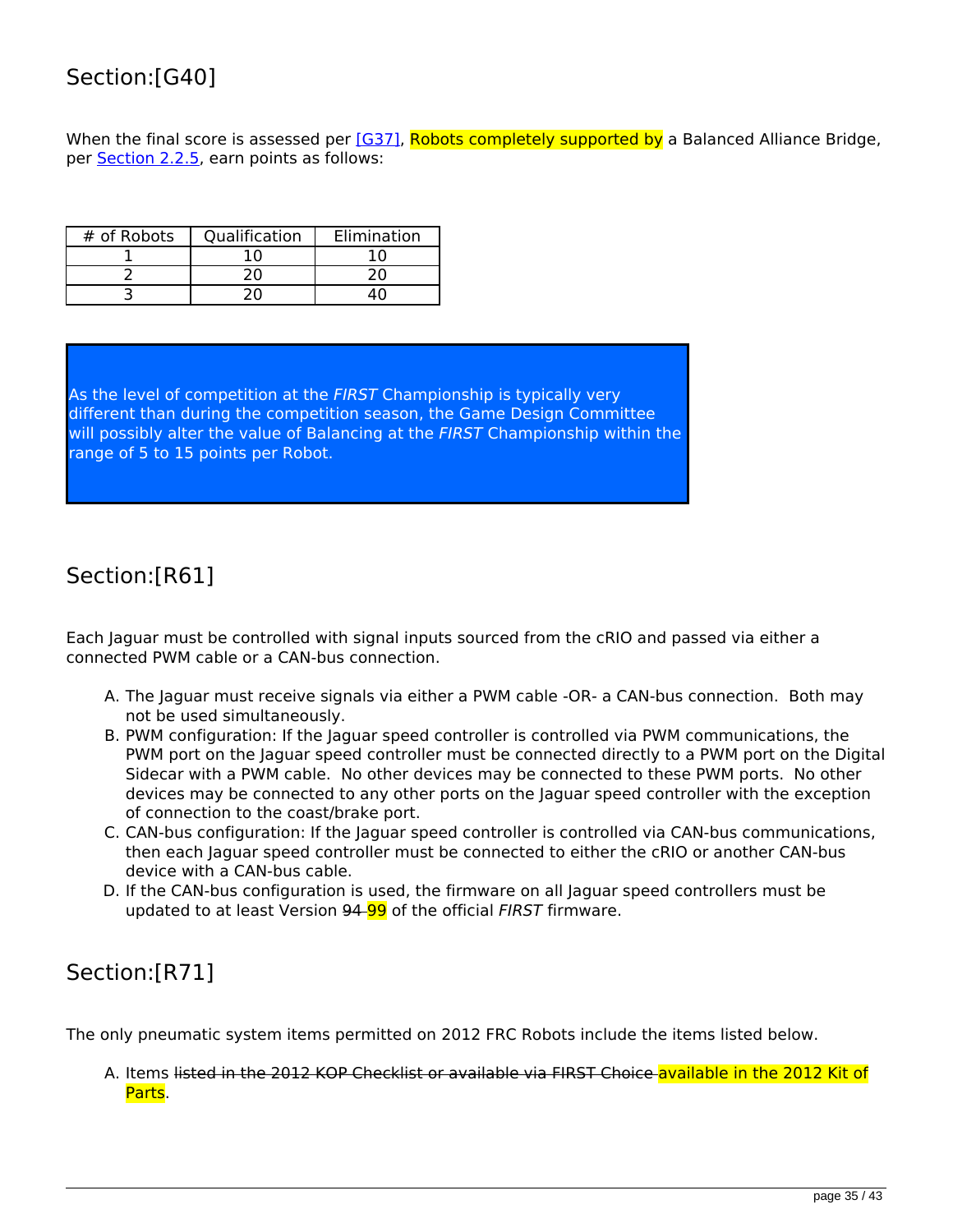B. Pneumatic pressure vent plug valves functionally equivalent to those provided in the KOP.

Parker valves PV609-2 or MV709-2 are recommended.

- C. Solenoid valves with a maximum  $\frac{1}{2}$  in. NPT port diameter, and a maximum Cv of 0.32 (if non-KOP valves are used, the team will be required to provide part documentation validating that the valves meet these constraints).
- D. Solenoid valves that are rated for a maximum working pressure that is less than 125 psi rating mandated above are permitted, however if employed, an additional pressure relief valve must be added to the low pressure side of the main regulator. The additional relief valve must be set to a lower pressure than the maximum pressure rating for the solenoid valve.
- E. Additional pneumatic tubing, with a maximum 0.160 in inside diameter, functionally equivalent to that provided in the KOP, with the pressure rating clearly factory-printed on the exterior of the tubing or with supplier documentation showing the pressure rating.
- F. Pressure transducers, pressure gauges, and connecting fittings,
- G. Pressure regulators with a maximum bypass pressure of no more than 60 psi,
- H. Pneumatic cylinders,
- I. Pneumatic storage tanks, and
- J. Compressors compliant with Rule [\[R73\]](http://frc-manual.usfirst.org/viewSingleItemMap/715).

For the purposes of the FRC, the following devices are not considered pneumatic devices and are not subject to pneumatic rules (though they must satisfy all other rules):

- a device that creates a vacuum
- closed-loop COTS pneumatic (gas) shocks
- air-filled (pneumatic) wheels

### Section:[R01-2]

#### *Created [R01-2]* from [R01-1] original blue box.

The Robot must have a Frame Perimeter that is comprised of fixed, non-articulated structural elements of the Robot. The Frame Perimeter of a Robot is defined by the outer-most set of exterior vertices on the Robot that are within the Bumper Zone, which is between 2 and 10 in. from the floor. Minor protrusions no greater than ¼ in. such as bolt heads, fastener ends, and rivets are not considered part of the Frame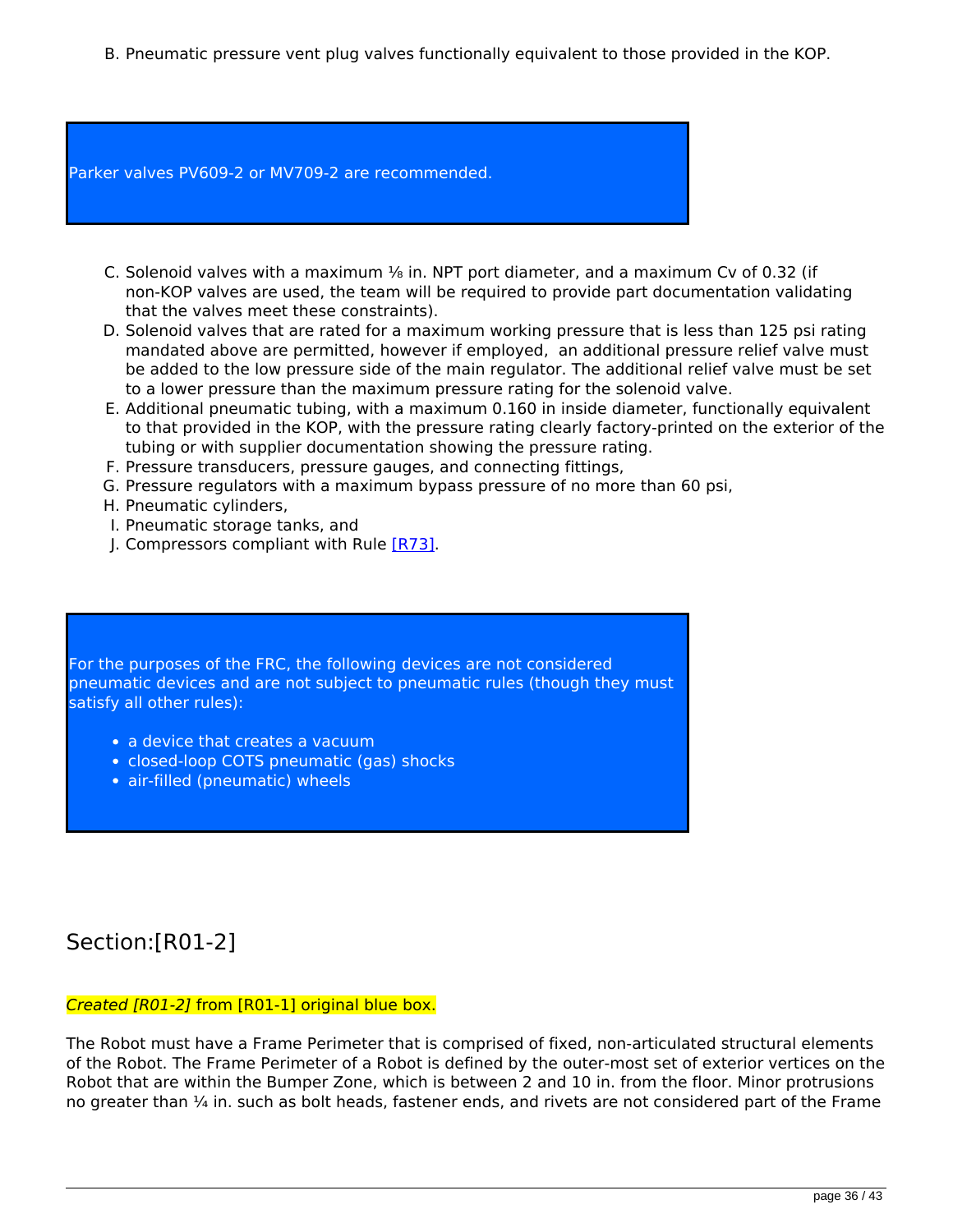Perimeter.

To determine the Frame Perimeter, wrap a piece of string around the Robot at the level described in [\[R02\].](http://frc-manual.usfirst.org/viewSingleItemMap/730) The string describes this polygon.

Note: to permit a simplified definition of the Frame Perimeter and encourage a tight, robust connection between the Bumpers and the Frame Perimeter, minor protrusions such as bolt heads, fastener ends, rivets, etc are excluded from the determination of the Frame Perimeter.

Section:[R01-1]

Removed Blue Box to create [R01-2]

Section:[R48]

#### Added Rule #

The only motors and actuators permitted on 2012 FRC Robots include:

- A. up to 4 CIM motors (part #FR801-001, M4-R0062-12, AM802-001A, 217-200 or PMR25R-45F-1003),
- B. up to 4, in any combination, of the BaneBots motors provided in the KOP (acceptable part numbers are M7-RS775-12, M7-RS775-18, M5-RS550-12, M5-RS550-12-B, and M3-RS395-12),
- C. up to 2 window motors (acceptable part #s are 262100-3030 and 262100-3040),
- D. up to 2 FisherPrice motors (acceptable part #s are 00968-2719 -9013, 00801-0673, and 00968-9015),
- E. up to 2 AndyMark motors (acceptable part  $#$  is  $\frac{am-9012}{am-0912}$ ),
- F. up to 2 AndyMark gearmotors (acceptable part # is am-9014 am-0914),
- G. up to 2 Denso throttle control motors (acceptable part # AE2351000)
- H. up to 2 VEX motors (acceptable part # 276-2177)
- I. up to 2 window lift, seat, windshield wiper or door motors obtained through either the *FIRST* -Automotive Recyclers Association partnership or from a prior years' KOP.

Note: It will be up to the teams to show that the motors used on the Robot are legal by providing paperwork showing the motor's original use, i.e. if it's called a "seat motor" on the ARA receipt, it is a seat motor.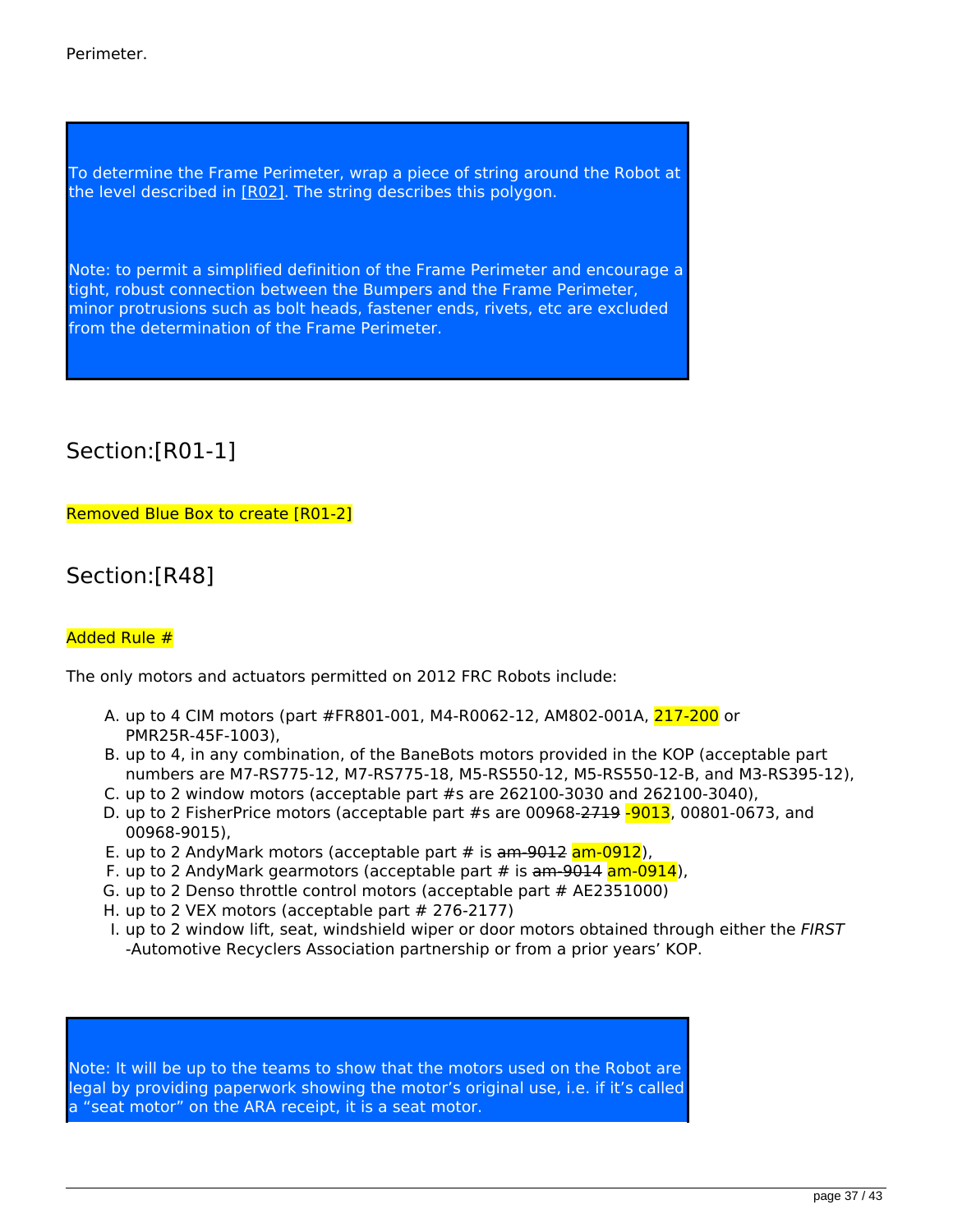- J. electrical solenoid actuators, no greater than 1 in. stroke and rated at no greater than 10 watts continuous duty at 12 V,
- K. drive motors or fans that are part of a speed controller or COTS computing device
- L. an unlimited number of COTS servos with a maximum power rating of 4W each at 6V

Servo Max Power Rating = (Stall Torque) X (No Load Speed)

### Section:[R50]

All electrical loads (motors, actuators, compressors, electric solenoids) must be supplied by an approved power regulating device (speed controller, relay module, or Digital Sidecar PWM port) that is controlled by the cRIO on the Robot.

- a. Each CIM motor and Fisher-Price motor must be connected to one and only one approved speed controller. These motors must not be connected to relay modules.
- b. Servos must be directly connected to the PWM ports on the Digital Sidecar. They must not be connected to speed controllers or relay modules.
- c. If used, the compressor must be connected to one and only one approved relay module.
- d. Each other electrical load (motor or actuator) must be supplied by one and only one approved speed controller, or one and only one relay module.
- e. Electric solenoids may alternatively be supplied by a Solenoid Breakout Board connected to the NI 9472 cRIO module, which is powered by 12V.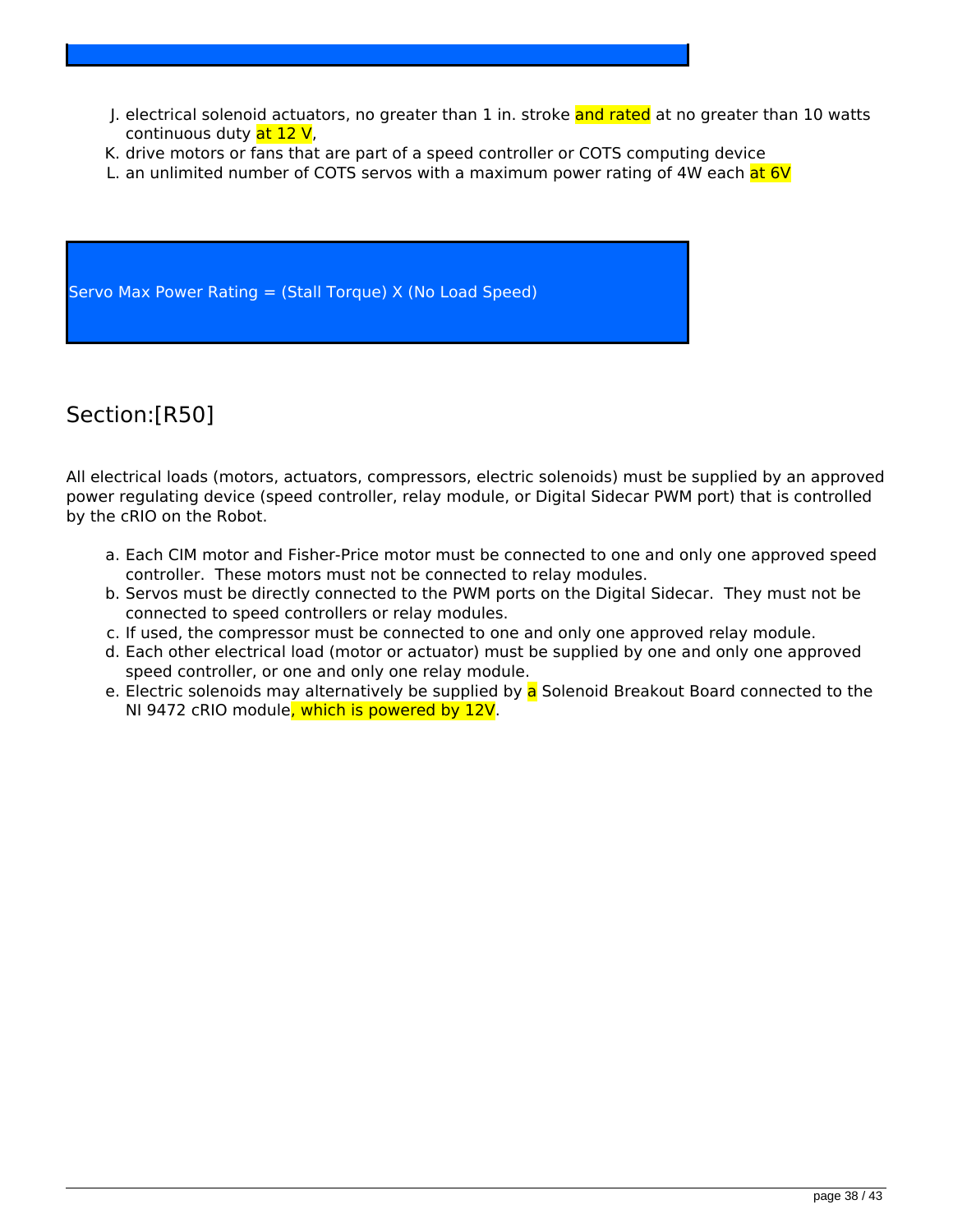# <span id="page-38-0"></span>ADMINISTRATIVE - Team UPDATE - 2012-03-13

#### Section:Award Overview

The *FIRST* Future Innovator Award will be judged by a panel of leading experts in the fields of engineering and patent law, including Dean Kamen, and representatives from Abbott and others, to determine the winning idea.

The winner will be announced at the *FIRST* Championship in St. Louis. The winning students will be granted an award presented by the Abbott Fund and also will have the opportunity to meet with a venture capitalist firm for a real-world experience to discuss their invention and possible business application.

The *FIRST* Future Innovator Award competition is open to all North American FRC and FTC teams officially registered for the current 2011/2012 *FIRST* competition season. The portal for student submissions will open in February and the deadline for submissions will be Noon, March 16-30, 2012, Eastern Standard Time.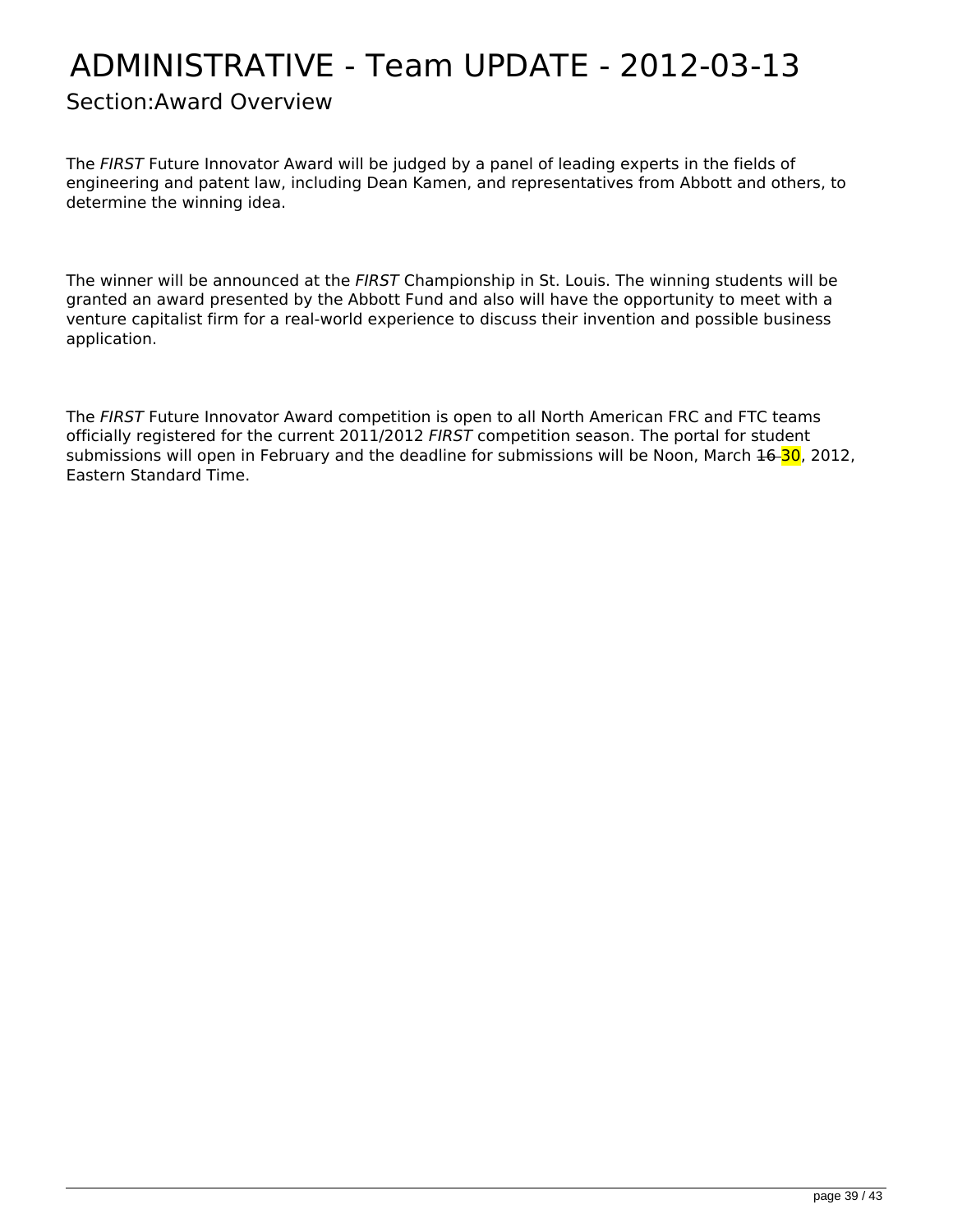## <span id="page-39-0"></span>ADMINISTRATIVE - Team UPDATE - 2012-02-24 Section:Eligibility

Each year, students may submit an essay nominating one mentor from their team to be considered for this award. *FIRST* will recognize one adult mentor at each regional to receive the WFFA. If a team already has a mentor who has received the WFFA in a prior year, then that team may re-submit that mentor in the current year in addition to instead of nominating a mentor for the WFFA if they wish. The current year WFFA recipients, along with those mentors who received a WFFA in a prior year, and have been re-nominated, will be judged to receive the WFA at the FRC Championship.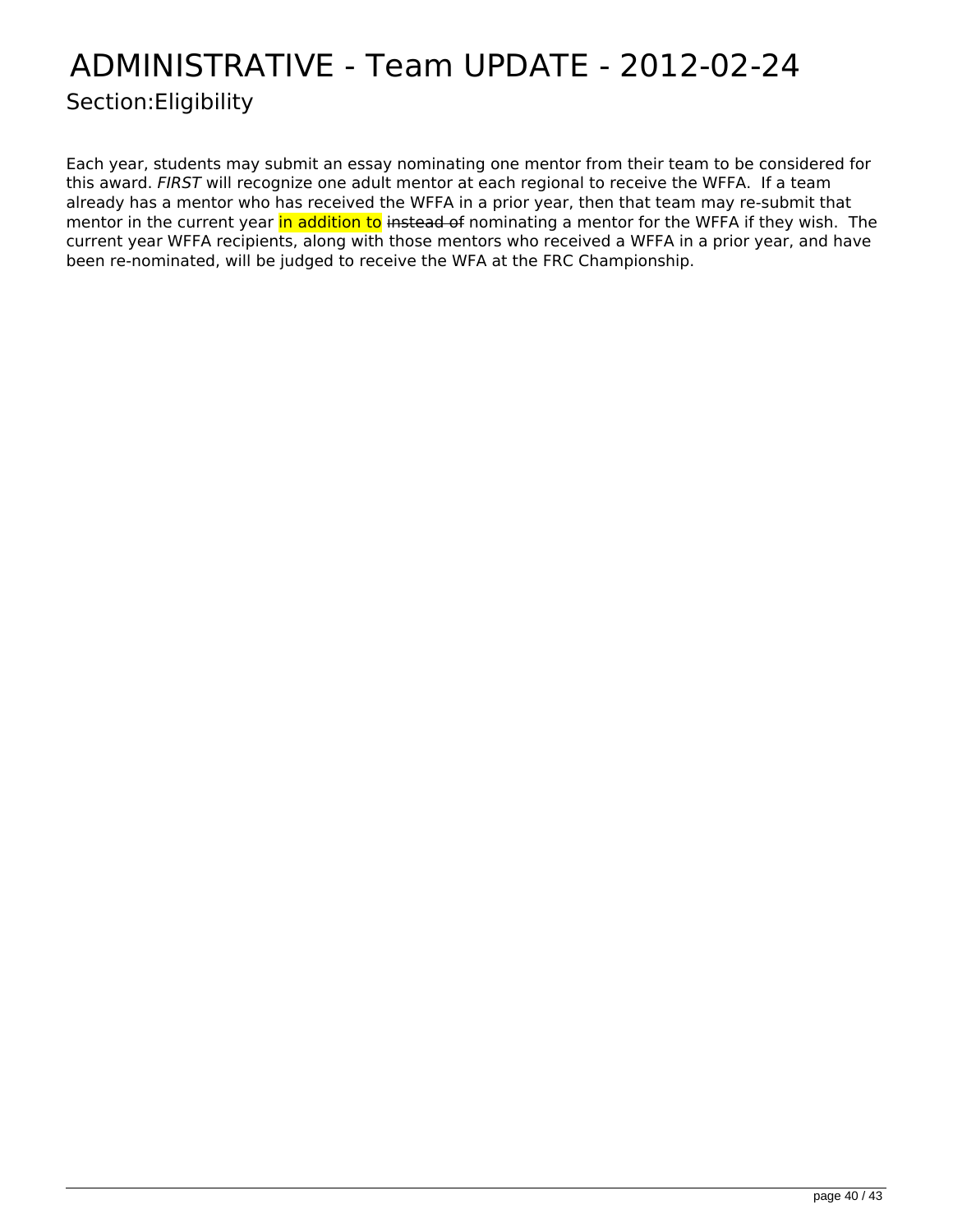### <span id="page-40-0"></span>ADMINISTRATIVE - Team UPDATE - 2012-02-03 Section:Criteria

If a team is attending more than one regional event, the mentor must select one event at which their nominations are to be considered. Each essay must clearly state the team name, the names and grade levels of the student(s) nominated, an explanation of why the students were nominated as well as the regional event at which the nomination is to be considered. Teams participating in Michigan and Mid-Atlantic Robotics Region District events must submit their nominees at the local Championship.

#### Section:Award Eligibility Requirements

Michigan Region/State Championship WFFA (applies only to teams participating in Michigan district events) - Each Michigan District-event team may nominate one adult member for from their team for at the Region or State Championship <del>Woodie Flowers Finalist Award</del>. Each District team many only nominate their candidate at one of the local District events. The adult mentor must be on the same team as the student nominators and only one adult member may be nominated per team. Previous WFFA recipients or are not eligible to receive the current year WFFA. One Regional WFFA recipient will be selected at the Michigan each Region/State Championship.

MAR Region Championship WFFA (applies only to teams participating in MAR district events) - Each MAR District team may nominate one adult member for their team at either the Region Championship or a Regional Event they are attending. District teams that nominate their candidate for the Region Championship many only nominate their candidate at one of the local District events. The adult mentor must be on the same team as the student nominators and only one adult member may be nominated per team. Previous WFFA recipients are not eligible to receive the current year WFFA. One Regional WFFA recipient will be selected at the Region Championship.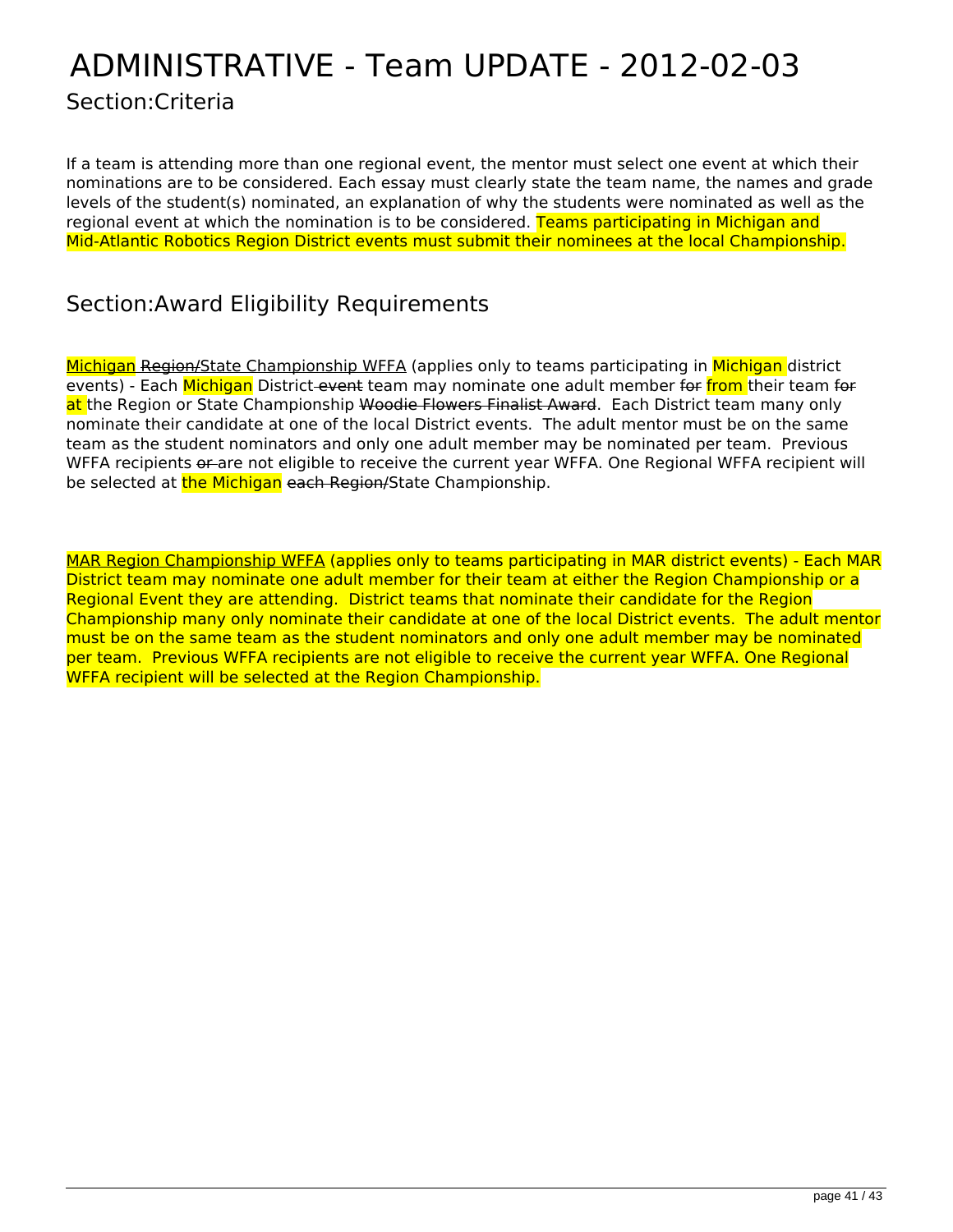# <span id="page-41-0"></span>ADMINISTRATIVE - Team UPDATE - 2012-01-20

### Section:Complete Awards List

*Section 6.2* has been updated to include the following edits:

Deleted the 'X' indicating the Autodesk Award(s) will be given at Regionals. This is a Championship-only award this year.

Added a new row,

**Award:** *FIRST* Future Innovator Award *presented by the Abbott Fund*

**Description:** This award celebrates innovation and intellectual property creation inspired by the FIRST season experience

**Selected by:** *FIRST* Future Innovator Award Judge Panel

**Presented:** *FIRST* CMP